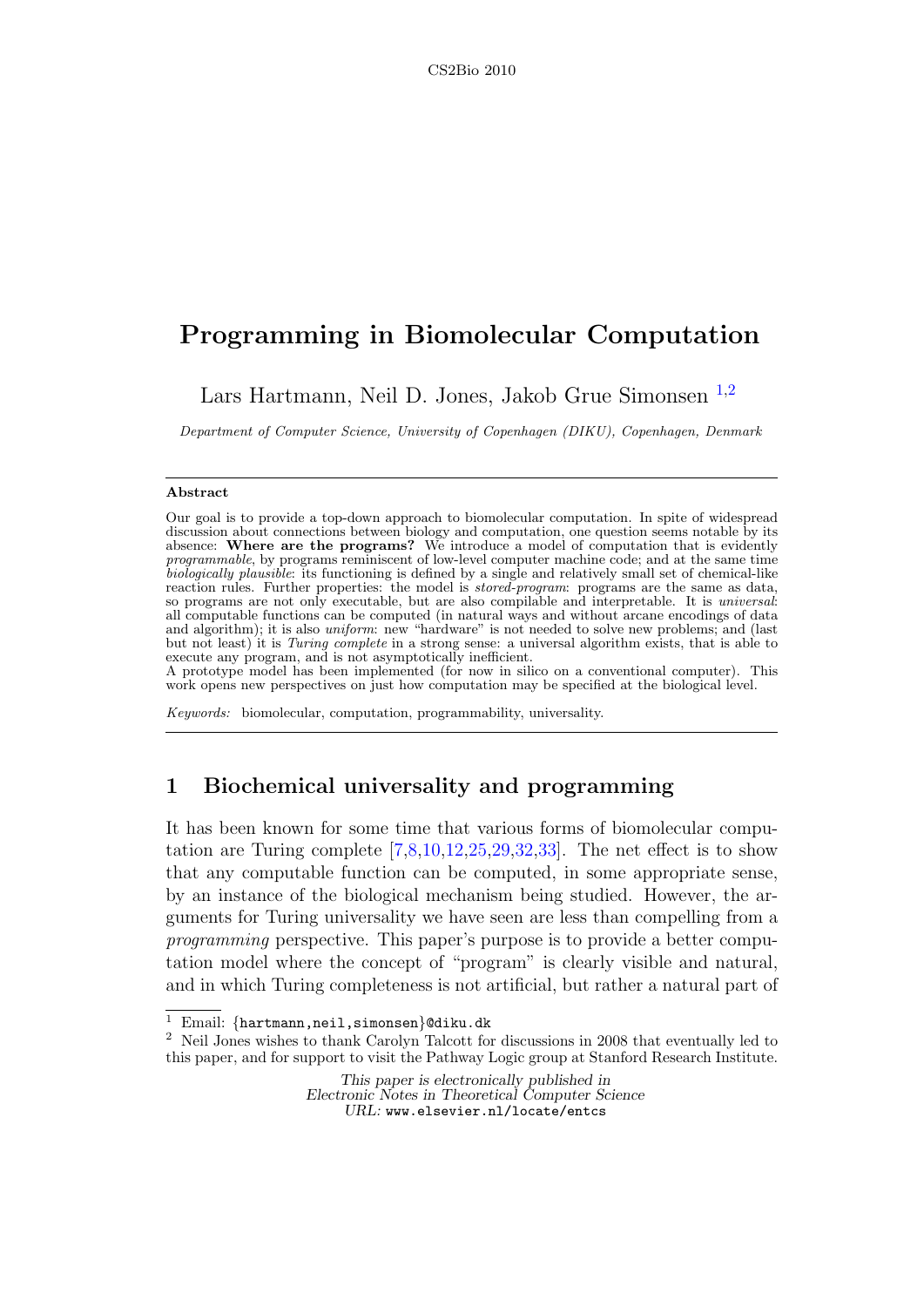biomolecular computation. We begin by evaluating some established results on biomolecular computational completeness from a programming perspective; and then constructively provide an alternative solution. The new model seems biologically plausible, and usable for solving a variety of problems of computational as well as biological interest. It should be noted that while our model can support full parallelism (as often seen in biologically-inspired computing), it is not the foci of the paper, which are completeness and universality: we consider one program running on one, contiguous piece of data.

The central question: can program execution take place in a biological context? Evidence for "yes" includes many analogies between biological processes and the world of programs: program-like behavior, e.g., genes that direct protein fabrication; "switching on" and "switching off"; processes; and reproduction.

A clarification from the start: this paper takes a synthetic viewpoint, concerned with building things as in the engineering and computer sciences. This is in contrast to the ubiquitous analytic viewpoint common to the natural sciences, concerned with finding out how naturally evolved things work.

The authors' backgrounds lie in the semantics of programming languages, compilers, and computability and complexity theory; and admittedly not biology. We focus on the synthetic question can, rather than the usual natural scientists' analytical question does.

Where are the programs? In existing biomolecular computation models it is very hard to see anything like a program that realises or directs a computational process. For instance, in cellular automata the program is expressed only in the initial cell configuration, or in the global transition function. In many biocomputation papers the authors, given a problem, cleverly devise a biomolecular system that can solve this particular problem. However, the algorithm being implemented is hidden in the details of the system's construction, and hard to see, so the program or algorithm is in no sense a "first-class citizen". Our purpose is to fill this gap, to establish a biologically feasible framework in which programs are first-class citizens.

### 2 Relation to other computational frameworks

We put our contributions in context by quickly summarising some other computational completeness frameworks. Key dimensions: uniformity; programmability; efficiency; simplicity; universality; and biological plausibility. (Not every model is discussed from every dimension, e.g., a model weak on a dimension early in the list need not be considered for biological plausibility.)

Circuits, BDDs, finite automata. While well proven in engineering practice, these models don't satisfy our goal of computational completeness.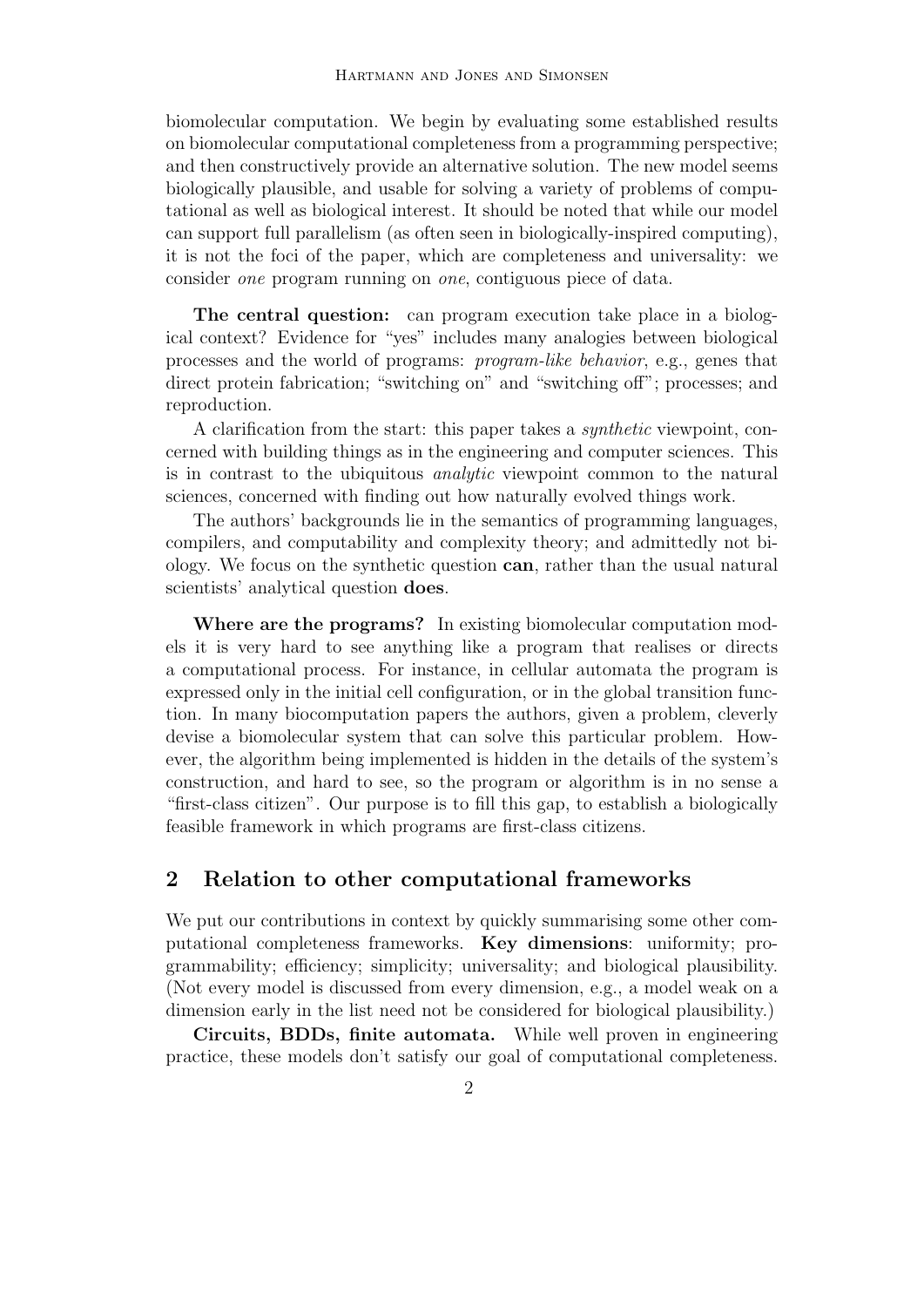The reason: they are *non-uniform* and so not Turing complete. Any single instance of a circuit or a BDD or a finite automaton has a control space and memory that are both finite. Consequently, any *general but unbounded* computational problem (e.g., multiplying two arbitrarily large integers) must be done by choosing one among an infinite family of circuits, BDDs or automata.

The Turing machine. Strong points. Highly successful for theoretical purposes, the Turing model is uniform; there exists a clear concept of "program"; and the "universal Turing machine" from 1936 is the seminal example of a self-interpreter. The Turing model has fruitfully been used to study computational complexity problem classes as small as PTIME and LOGSPACE.

Weak points. Turing machines do not well model computation times small enough to be realistically interesting, e.g., near-linear time. The inbuilt "data transport" problems due to the model's one-dimensional tape (or tapes, on a multi-tape variant) mean that naturally efficient algorithms may be difficult to program on a Turing machine. E.g., a time  $O(n)$  algorithm may suffer asymptotic slowdown when implemented on a Turing machine, e.g., forced to run in time  $O(n^2)$  because of architectural limitations. A universal Turing machine has essentially the same problem: it typically runs quadratically slower than the program it is simulating. Still greater slowdowns may occur if one uses smaller Turing complete languages, for instance the counter or Minsky register machines as used in [\[7](#page-13-0)[,8,](#page-13-1)[12,](#page-13-3)[22\]](#page-14-4).

Other computation models with an explicit concept of program. Numerous alternatives to the Turing machine have been developed, e.g., the Tag systems studied by Post and Minsky, and a variety of register or counter machines. Closer to computer science are recursive functions; the  $\lambda$ -calculus; functional programming languages such as LISP; and machines with randomly addressable memories including the ram and, most relevant to our work, its stored-program variant the rasp [\[19\]](#page-13-4). These models rate well on some of the key dimensions listed above. However they are rather complex; and were certainly not designed with biological plausibility in mind.

Cellular automata. John von Neumann's groundbreaking work on cellular automata was done in the 1940s, at around the time he also invented today's digital computer. In [\[29\]](#page-14-1) computational completeness was established by showing that any Turing machine could be simulated by a cellular automaton. Further, it was painstakingly and convincingly argued that a cellular automaton could achieve self-reproduction.Von Neumann's and subsequent cellular automaton models, e.g., life and Wolfram's models [\[15](#page-13-5)[,8](#page-13-1)[,32\]](#page-14-2), have some shortcomings, though. Though recent advances have remedied the lack of asynchronous computations [\[23\]](#page-14-5), a second, serious drawback is the lack of programmability: once the global transition function has been selected (e.g., there is only one such in life) there is little more that the user of the system can do; the only degree of freedom remaining is to choose the initial config-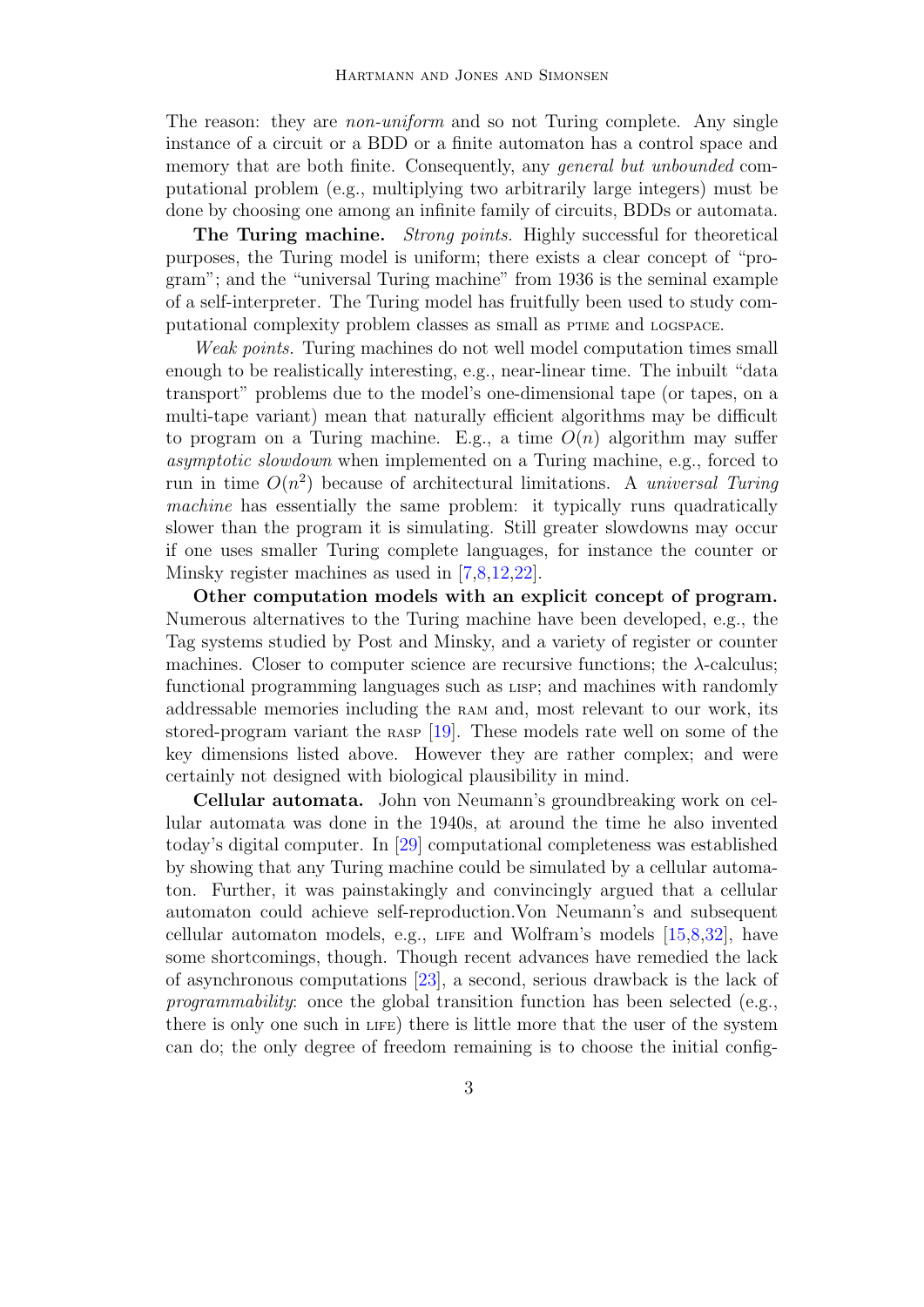uration of cell states. There is no explicit concept of a program that can be devised by the user. Rather, any algorithmic ideas have to be encoded in a highly indirect manner, into either the global transition function or into the initial cell state configuration; in a sense, the initial state of a universal CA represents both the program to be simulated, and its input, but in the zoo of cellular automata proven to be universal, there seems to be no standard way to identify which parts of the initial state corresponds to, say, a certain control structure in a program, or a specific substructure of a data structure such as a list.

Biomolecular computation frameworks. We will see that the Turingtypical asymptotic slowdowns can be avoided while using a biomolecular computing model. This provides an advance over both earlier work on automatabased computation models (Turing machines, counter machines, etc.), and over some other approaches to biomolecular computing

A number of contributions exist in this area; a non-exhaustive list: [\[1](#page-13-6)[,3](#page-13-7)[,7](#page-13-0)[,10](#page-13-2)[,8,](#page-13-1)[11](#page-13-8)[,12](#page-13-3)[,17](#page-13-9)[,20](#page-13-10)[,21](#page-14-6)[,25,](#page-14-0)[26,](#page-14-7)[30,](#page-14-8)[31,](#page-14-9)[5,](#page-13-11)[33\]](#page-14-3) The list is rather mixed: Several of the articles describe concrete finite-automaton-like computations, emphasising their realisation in actual biochemical laboratory contexts. As such their emphasis is not on general computations but rather on showing feasibility of specific computations in the laboratory. Articles [\[7,](#page-13-0)[8,](#page-13-1)[12,](#page-13-3)[20,](#page-13-10)[33\]](#page-14-3) directly address Turing completeness, but the algorithmic or programming aspects are not easy to see.

How our approach is different: Contrary to several existing models, our atomic notion (the "blob") carries a fixed amount of data and has a fixed number of possible interaction points with other blobs. Further, one fixed set of rules specify how local collections of blobs are changed. In this sense, our setup resembles specific cellular automata, e.g. Conway's game of life where only the initial state may vary. Contrary to cellular automata, both programs and data are clearly identified ensembles of blobs. Further, we use a textual representation of programs closely resembling machine code such that each line essentially corresponds to a single blob instruction with parameters and bonds. The resulting code conforms closely to traditional low-level programming concepts, including use of conditionals and jumps.

Outline of the paper: Section [3](#page-4-0) introduces some notation to describe program execution. Section [4](#page-4-1) has more discussion of computational completeness Section [5](#page-5-0) concerns the blob model of computation, with an explicit program component. Section [6](#page-9-0) relates the blob model to more traditional computation models, and Section [7](#page-12-0) concludes. Appendix [A](#page-15-0) shows how a Turing machine may be simulated in the blob model – doable within a constant slowdown because of the flexibility of blobs when considered as data structures.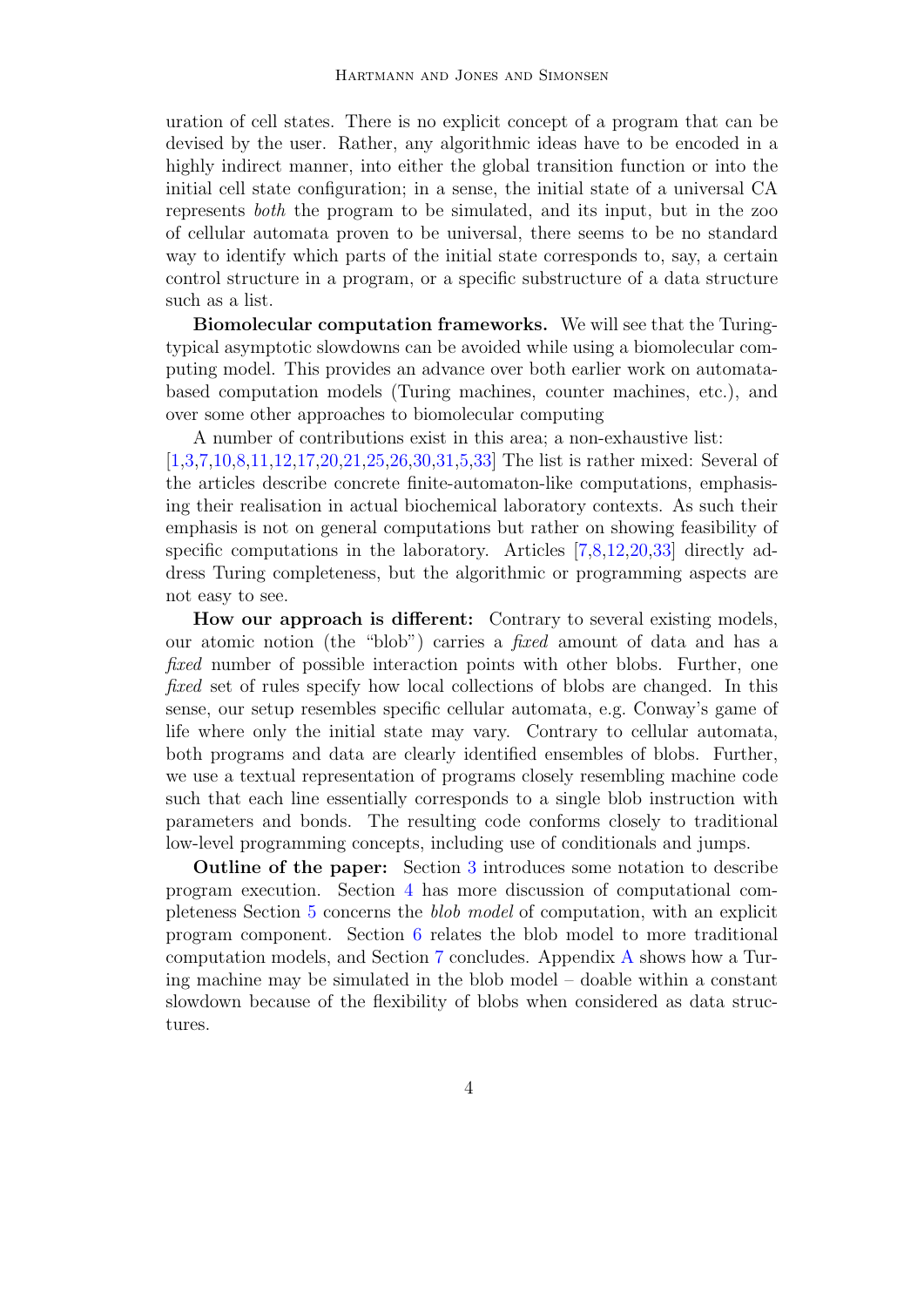### <span id="page-4-0"></span>3 Notations: direct or interpretive program execution

What do we mean by a program (roughly)? An answer: a set of instructions that specify a series (or set) of actions on data. Actions are carried out when the instructions are executed (activated,...) Further, a program is software, not hardware. Thus a program should itself be a *concrete data object that can* be replaced to specify different actions.

Direct program execution: write  $\lceil \frac{\text{program}}{\text{topram}} \rceil$  to denote the meaning or net effect of running program. A program meaning is often a function from data input values to output values. Expressed symbolically:

 $[\n [program]](data_{in}) = data_{out}$ 

The program is *activated* (run, executed) by applying the semantic function  $\llbracket \cdot \rrbracket$ . The task of programming is, given a desired semantic meaning, to find a program that computes it. Some mechanism is needed to execute program, i.e., to compute [[program]]. This can be done either by hardware or by software

Interpretive program execution: Here program is a passive data object, but it is now activated by running the interpreter program. (Of course, some mechanism will be needed to run the interpreter program, e.g., hardware or software.) An equation similar to the above describes the effect of interpretive execution:

$$
[\![\texttt{interpreter}]\!](\texttt{program},\texttt{data}_{in}) = \texttt{data}_{out}
$$

Note that program is now used as data, and not as an active agent. Self-interpretation is possible and useful [\[18\]](#page-13-12); the same value  $data_{out}$  can be computed by:

 $[\![\texttt{interpreter}]\!] \big(\texttt{interpreter},(\texttt{program},\texttt{data}_{in})\big) = \texttt{data}_{out}$ 

## <span id="page-4-1"></span>4 Turing completeness of computational models

How to show Turing completeness of a computation framework. This is typically shown by reduction from another problem already known to be Turing complete. Notation: let  $L$  and  $M$  denote languages (biological, programming, whatever), and let  $[\![p]\!]^L$  denote the result of executing L-program p, for example an input-output function computed by  $p$ . Then we can say that language  $M$  is at least as powerful as  $L$  if

$$
\forall p \in L-\text{programs } \exists q \in M-\text{programs } (\llbracket p \rrbracket^L = \llbracket q \rrbracket^M)
$$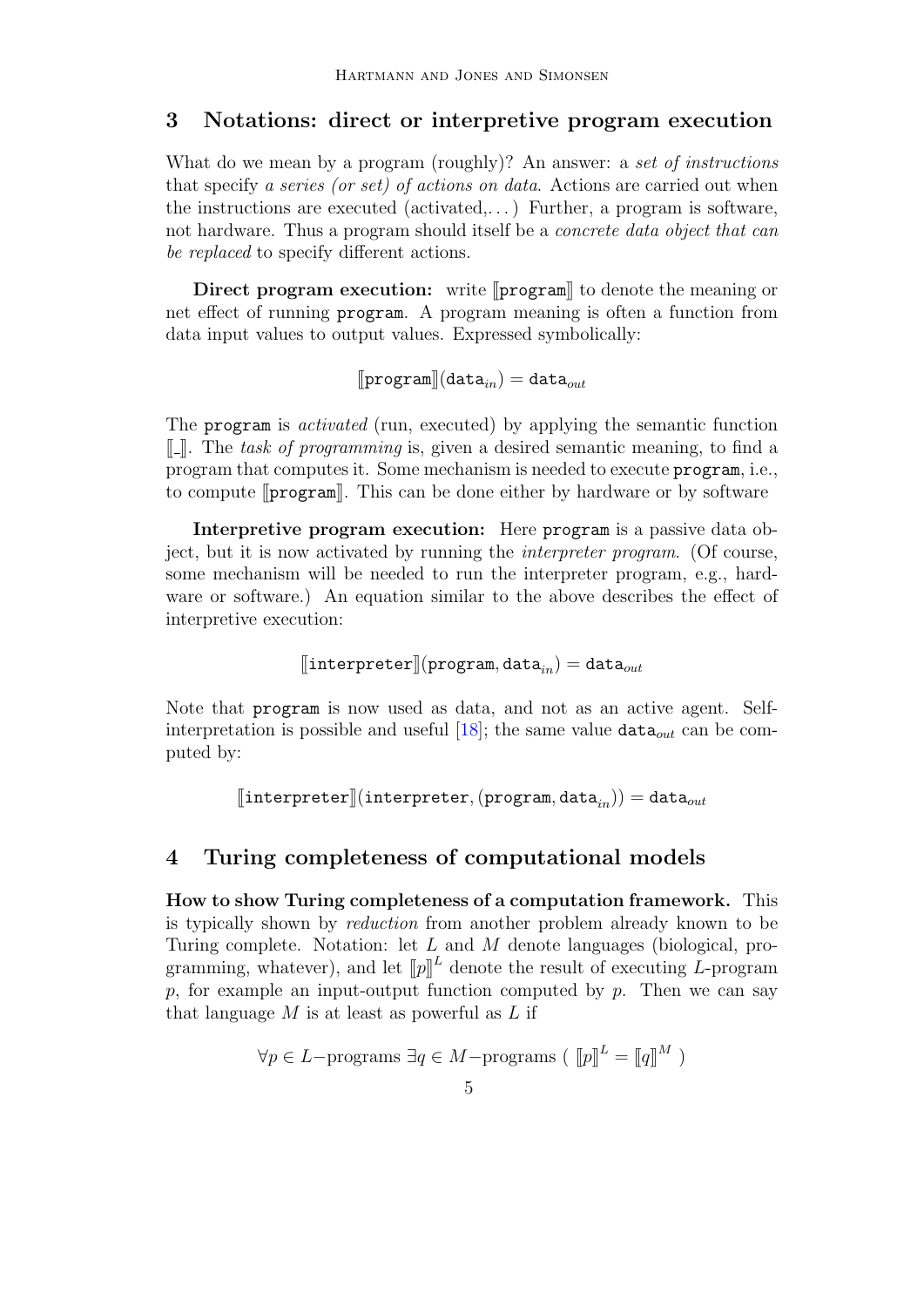A popular choice is to let  $L$  be some very small Turing complete language, for instance Minsky register machines or two-counter machines (2CM). The next step is to let M be a biomolecular system of the sort being studied. The technical trick is to argue that, given any L-instance of (say) a 2CM program, it is possible to construct a biomolecular M-system that faithfully simulates the given 2CM.

Oddly enough, Turing completeness is not often used to show that certain problems can be solved by  $M$ -programs; but rather only to show that, say, the equivalence or termination problems of M-programs are algorithmically undecidable because they are undecidable for L, and the properties are preserved under the construction. This discussion brings up a central issue:

Simulation as opposed to interpretation. Arguments to show Turing completeness are (as just described) usually by simulation: for each problem instance (say a 2CM) one somehow constructs a biomolecular system such that . . . (the system in some sense solves the problem). However, in many papers for each problem instance the construction of the simulator is done by hand, e.g., by the author writing the article. In effect the existential quantifier in  $\forall p \exists q (\llbracket p \rrbracket^L = \llbracket q \rrbracket^M)$  is computed by hand. This phenomenon is clearly visible in papers on cellular computation models: completeness is shown by simulation rather than by interpretation.

In contrast, Turing's original "Universal machine" simulates by means of interpretation: a stronger form of imitation, in which the existential quantifier is realised by machine. Turing's "Universal machine" is capable of executing an arbitrary Turing machine program, once that program has been written down on the universal machine's tape in the correct format, and its input data has been provided. Our research follows the same line, applied in a biological context: we show that simulation can be done by general interpretation, rather than by one-problem-at-a-time constructions.

### <span id="page-5-0"></span>5 Programs in a biochemical world

Our goal is to express programs in a biochemical world. Programming assumptions based on silicon hardware must be radically re-examined to fit into a biochemical framework. We briefly summarize some qualitative differences.

- There can be no pointers to data: addresses, links, or unlimited list pointers. In order to be acted upon, a data value must be physically adjacent to some form of actuator. A biochemical form of adjacency: a chemical bond between program and data.
- There can be no action at a distance: all effects must be achieved via chains of local interactions. A biological analog: signaling.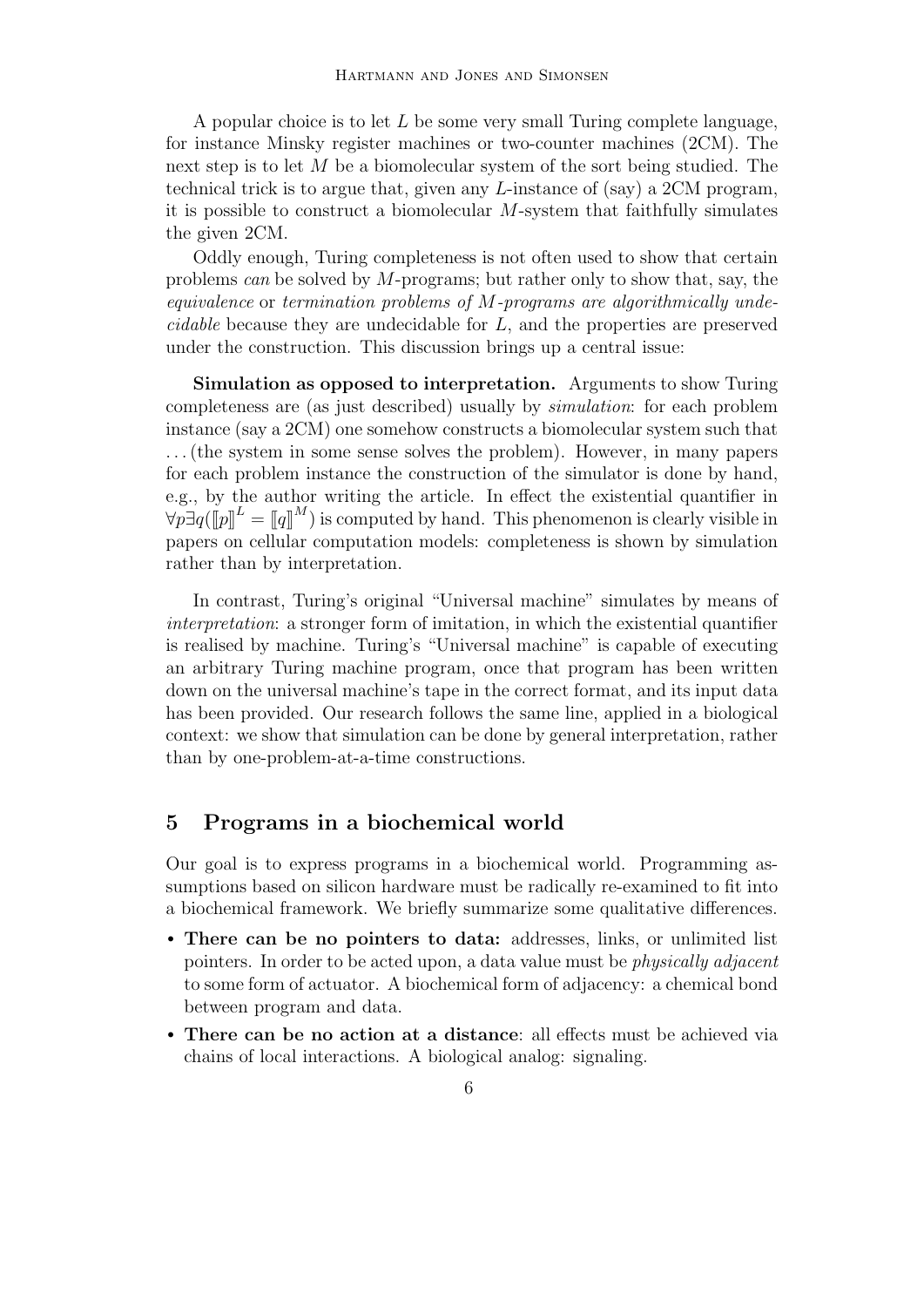- There can be no nonlocal control transfer, e.g., no analog to GO-TOs or remote function/procedure calls. However some control loops are acceptable, provided the "repeat point" is (physically) near the loop end. A biological analog: a bond between different parts of the same program.
- On the other hand there exist available biochemical resources to tap, i.e., free energy so actions can be carried out, e.g., to construct local data, to change the program control point, or to add local bonds into an existing data structure. Biological analogs: Brownian movement, ATP, oxygen.

The above constraints suggest how to structure a biologically feasible model of computation. The main idea is to keep both program control point and the current data inspection site always close to a focus point where all actions occur. This can be done by continually shifting the program or the data, to keep the active program blob (APB) and active data blob (ADB) always in reach of the focus. The picture illustrates this idea for direct program execution.

Running program p, i.e., computing  $[\![p]\!]$  $(d)$ 



#### 5.1 The Blob model

We take a very simplified view of a (macro-)molecule and its interactions, with abstraction level similar to the Kappa model  $[12,7,14]$  $[12,7,14]$  $[12,7,14]$ . To avoid misleading detail questions about real molecules we use the generic term "blob" for an abstract molecule. A collection of blobs in the biological "soup" may be interconnected by two-way bonds linking the individual blobs' bond sites.

A program p is (by definition) a connected assembly of blobs. A data value d is (also) by definition a connected assembly of blobs. At any moment during execution, i.e., during computation of  $[*p*](d)$  we have:

- One blob in p is active, known as the *active program blob* or APB.
- One blob in d is active, known as the *active data blob* or ADB.
- A bond \*, between the APB and the ADB, is linked at a specially designate bond site, bond site 0, of each.

The data view of blobs: A blob has several bond sites and a few bits of local storage limited to fixed, finite domains. Specifically, our model will have *four bond sites*, identified by numbers 0, 1, 2, 3. At any instant during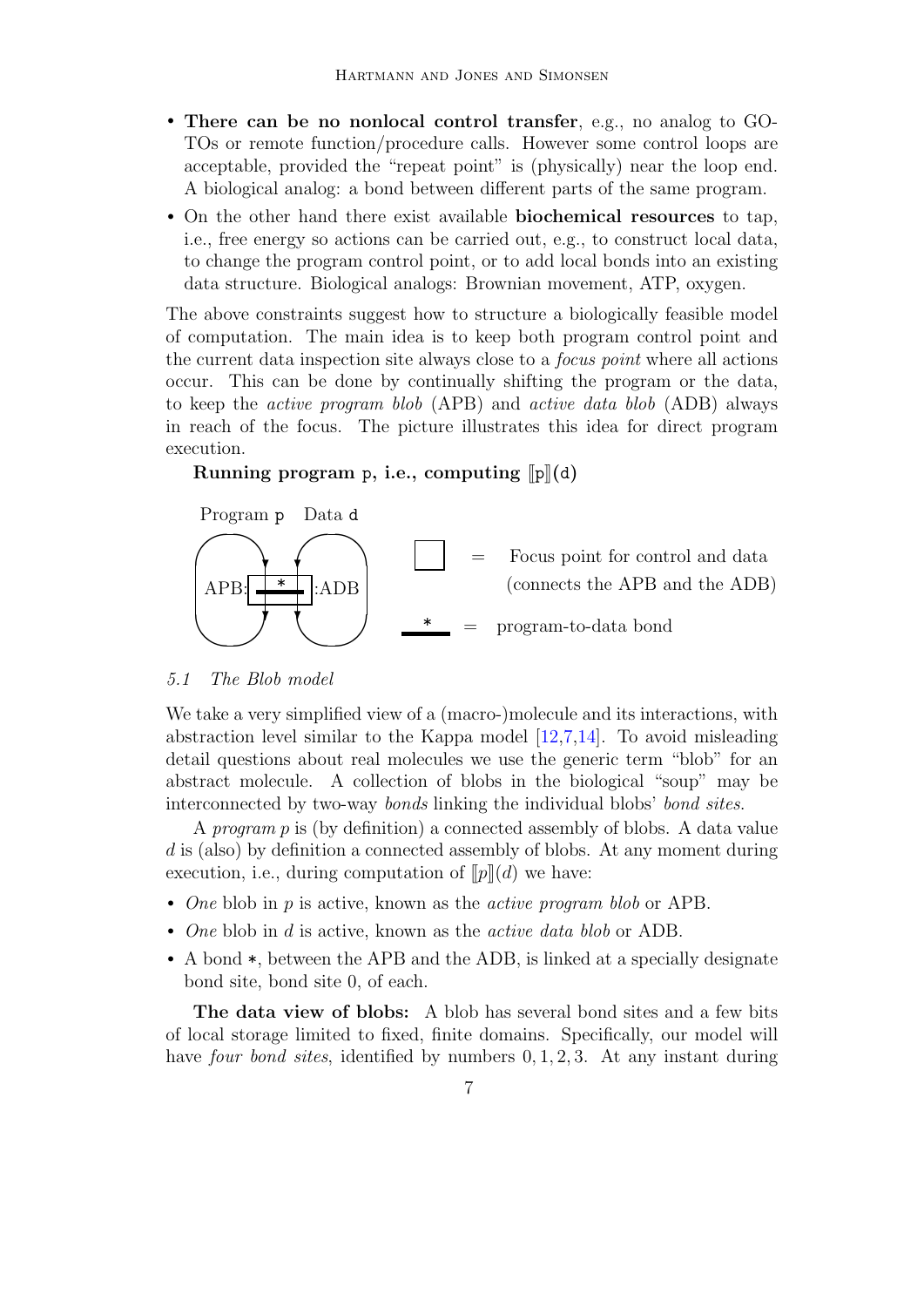execution, each can hold a bond – that is, a link to a (different) blob; or a bond can hold ⊥, indicating unbound.

In addition each blob has 8 cargo bits of local storage containing Boolean values, and also identified by numerical positions:  $0, 1, 2, \ldots, 7$ . When used as program, the cargo bits contain an instruction (described below) plus an activation bit, set to 1. When used as data, the activation bit must be 0, but the remaining 7 bits may be used as the user wishes.

A blob with 3 bond sites bound and one unbound:



Since bonds are in essence two-way pointers, they have a "fan-in" restriction: a given bond site can contain at most one bond (if not  $\perp$ ).

The program view of blobs: Blob programs are sequential. There is no structural distinction between blobs used as data and blobs used as program. A single, fixed set of instructions is available for moving and rearranging the cursors, and for testing or setting a cargo bit at the data cursor. Novelties from a computer science viewpoint: there are no explicit program or data addresses, just adjacent blobs. At any moment there is only a single program cursor and a single data cursor, connected by a bond written \* above.

Instructions, in general. The blob instructions correspond roughly to "four-address code" for a von Neumann-style computer. An essential difference, though, is that a bond is a *two-way link between two blobs*, and is not an address at all. It is not a pointer; there exists no address space as in a conventional computer. A blob's 4 bond sites contain links to other instructions, or to data via the APB-ADB bond \*.

For program execution, one of the 8 cargo bits is an "activation bit"; if 1, it marks the instruction currently being executed. The remaining 7 cargo bits are interpreted as a 7-bit instruction so there are  $2^7 = 128$  possible instructions in all. An instruction has an operation code (around 15 possibilities), and 0, 1 or 2 parameters that identify single bits, or bond sites, or cargo bits in a blob. See table below for current details. For example, SCG v c has 16 different versions since v can be one of 2 values, and c can be one of 8 values.

Why exactly 4 bonds? The reason is that each instruction must have a bond to its predecessor; further, a test or "jump" instruction will have two successor bonds (true and false); and finally, there must be one bond to link the APB and the ADB, i.e., the bond \* between the currently executing instruction and the currently visible data blob. The FIN instruction is a device to allow a locally limited fan-in.

A specific instruction set (a bit arbitrary). The formal semantics of in-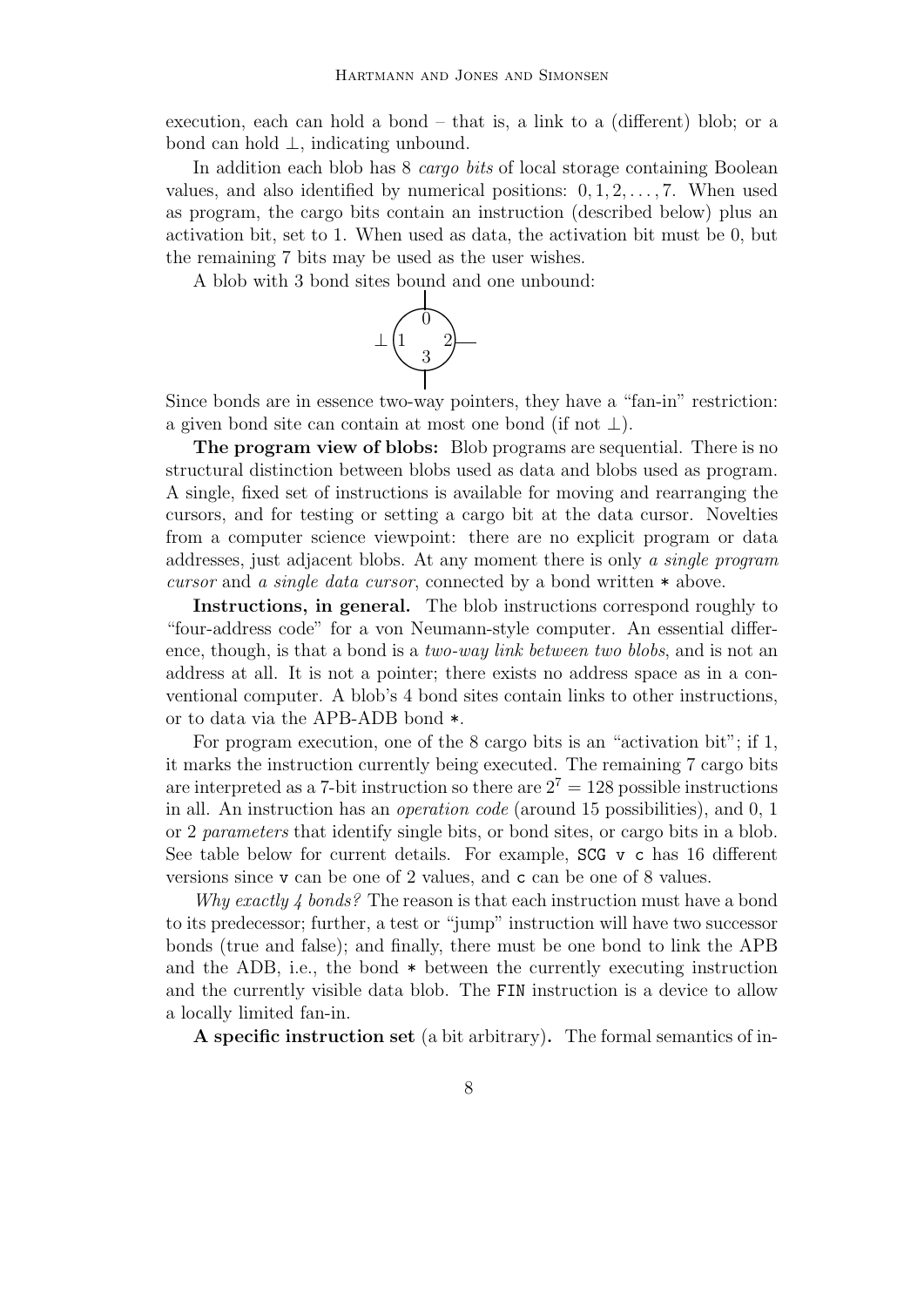struction execution are specified precisely by means of a set of 128 biochemical reaction rules in the style of [\[12\]](#page-13-3). For brevity here, we just list the individual instruction formats and their informal semantics. Notation: b is a 2-bit bond site number, c is a 3-bit cargo site number, and v is a 1-bit value.

Numbering convention: the program APB and the data ADB are linked by bond \* between bond sites 0 of the APB and the ADB. An instruction's predecessor is linked to its bond site 1; bond site 2 is the instruction's normal successor; and bond site 3 is the alternative "false" successor, used by jump instructions that test the value of a cargo bit or the presence of a bond.

| Instruction   | Description               | Informal semantics $(:=: is a two-way interchange)$        |                |
|---------------|---------------------------|------------------------------------------------------------|----------------|
| $SCG$ $v$ $c$ | Set CarGo bit             | $ADB.c := v;$                                              | $APB := APB.2$ |
| JCG c         | Jump CarGo bit            | if ADB.c = 0 then APB := APB.3 else APB := APB.2           |                |
| JB b          | Jump Bond                 | if ADB.b = $\perp$ then APB := APB.3 else APB := APB.2     |                |
| CHD b         | CHange Data               | $ADB := ADB.b;$                                            | $APB := APB.2$ |
| INS b1 b2     | INSert new bond           | $new.b2 :=: ADB.b1;$                                       |                |
|               |                           | $new.b1 :=: ADB.b1.bs;$                                    | $APB := APB.2$ |
|               |                           | Here "new" is a fresh blob, and "bs" is the bond site to   |                |
|               |                           | which ADB.b1 was bound before executing INS b1 b2.         |                |
| SWL b1 b2     | SWap Links                | $ADB.b1 :=: ADB.b2.b1;$                                    | $APB := APB.2$ |
| SBS b1 b2     | SWap Bond Sites           | $ADB.b1 :=: ADB.b2;$                                       | $APB := APB.2$ |
| SWP1 b1 b2    | Swap bs1 on linked        | $ADB.b1.1 :=: ADB.b2.1;$                                   | $APB := APB.2$ |
| SWP3 b1 b2    | Swap bs3 on linked        | $ADB.b1.3 :=: ADB.b2.3;$                                   | $APB := APB.2$ |
| JN b1 b2      | Join b1 to linked b2      | $ADB.b1 :=: ADB.b1.b2;$                                    | $APB := APB.2$ |
| DBS b         | Destination bond site     | Cargo bits $0,1 :=$ bond site number of destination        |                |
|               |                           | for ADB.b                                                  |                |
| <b>FIN</b>    | Fan IN                    | $APB := APB.2$ (bond site 3 is an alternative predecessor) |                |
| EXT           | EX <sub>i</sub> T program |                                                            |                |

An example in detail: the instruction SCG 1 5, as picture and as a rewrite rule. SCG stands for "set cargo bit". The effect of instruction SCG 1 5 is to change the 5-th cargo bit of the ADB (active data blob) to 1. First, an informal picture to show its effect:



Note: the APB-ADB bond \* has moved: Before execution, it connected APB with ADB. After execution, it connects APB' with ADB, where APB' is the next instruction: the successor (via bond S) of the previous APB. Also note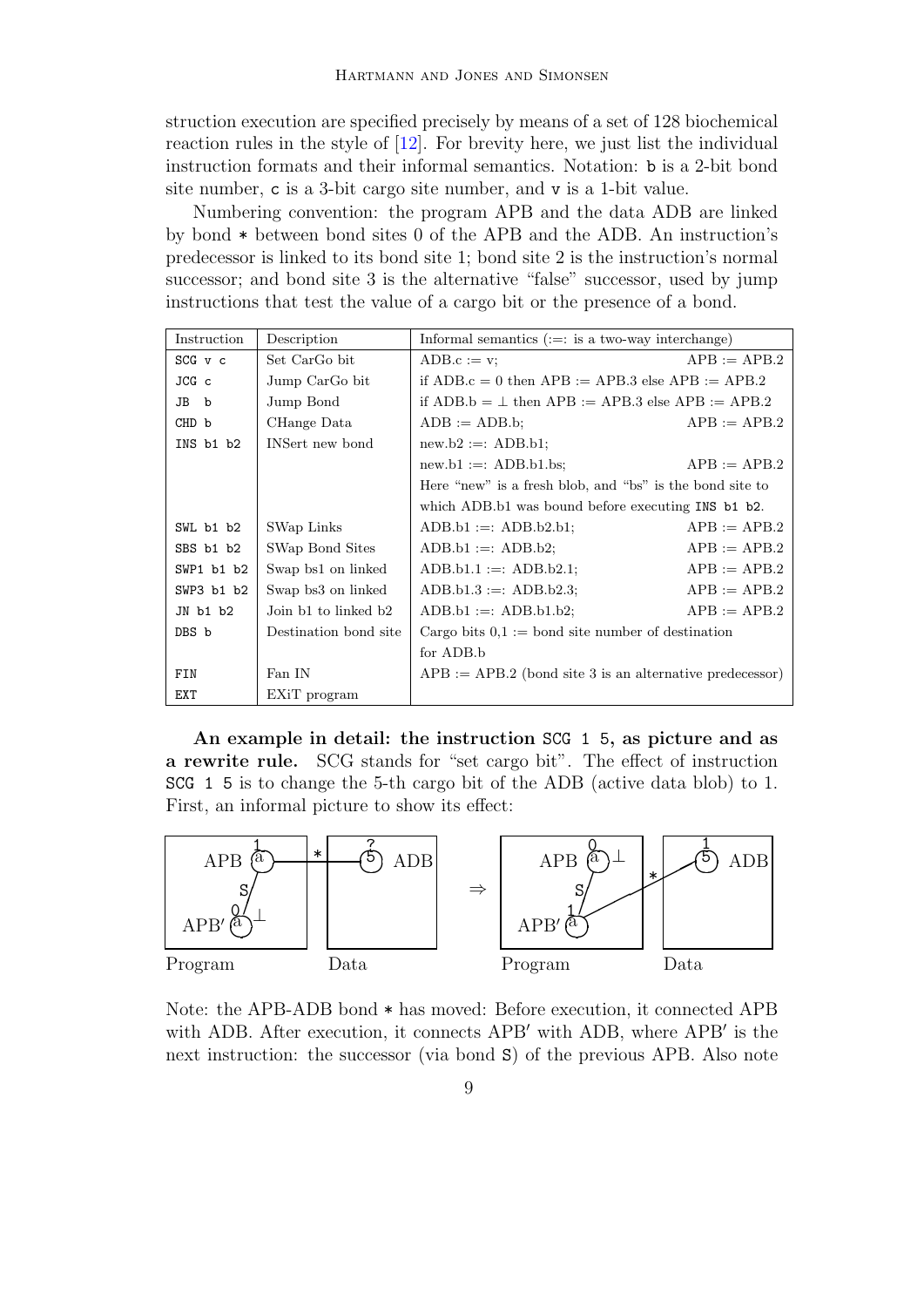that the activation bit has changed: before, it was 1 at APB (indicating that the APB was about to be executed) and 0 at ADB'. Afterwards, those two bit values have been interchanged. a SCG v c

**Syntax:** Code the above instruction as an 8-bit string:  $\begin{bmatrix} 1 \\ 1 \end{bmatrix}$   $\begin{bmatrix} 0 \\ 1 \end{bmatrix}$ . Here activation bit  $a = 1$  indicates that this is the current instruction (about to be executed). Operation code SCG (happens to be) encoded as 100; and binary numbers are used to express the new value:  $v = 1$ , and the number of the cargo bit to be set:  $c = 5$ .

The instruction also has four bond sites:  $*PS\perp$ . Here P is a bond to the predecessor of instruction  $SCG$  1 5, S is a bond to its successor, and bond site 3 is not used. The full instruction, with 8 cargo sites and four bond sites can be written in form<sup>[3](#page-9-1)</sup>:  $B[11001101](*PS \perp)$ .

Semantics: Instruction SCG 1 5 transforms the three blobs APB, APB<sup>'</sup> and ADB as in the picture above. This can be expressed more exactly using a rewrite rule as in [\[12\]](#page-13-3) that takes three members of the blob species into three modified ones. For brevity we write "-" at bond sites or cargo sites that are not modified by the rule. Note that the labels APB, ADB, etc. are not part of the formalism, just labels added to help the reader.

$$
B[1\ 100\ 1\ 101](*-S^-),\ B[0-----]-](\bot S--),\ B[0----x--](*--)
$$
  
\n
$$
\Rightarrow
$$
  
\n
$$
B[0\ 100\ 1\ 101](\bot-S-),\ B[1-----]-](*S--),\ B[0---1--](*--)
$$
  
\n
$$
APB
$$
  
\n
$$
APB
$$

### <span id="page-9-0"></span>6 The blob world from a computer science perspective

First, an operational image: Any well-formed blob program, while running, is a collection of program blobs that is adjacent to a collection of data blobs, such that there is *one* critical bond  $(*)$  that links the APD and the ADB (the active program blob and the active data blob). As the computation proceeds, the program or data may move about, e.g., rotate as needed to keep their contact points adjacent (the APB and the ADB). For now, we shall not worry about the thermodynamic efficiency of moving arbitrarily large program and data in this way; for most realistic programs, we assume them to be sufficiently small (on the order of thousands of blobs) that energy considerations and blob coherence are not an issue.

<span id="page-9-1"></span>B stands for a member of the blob "species".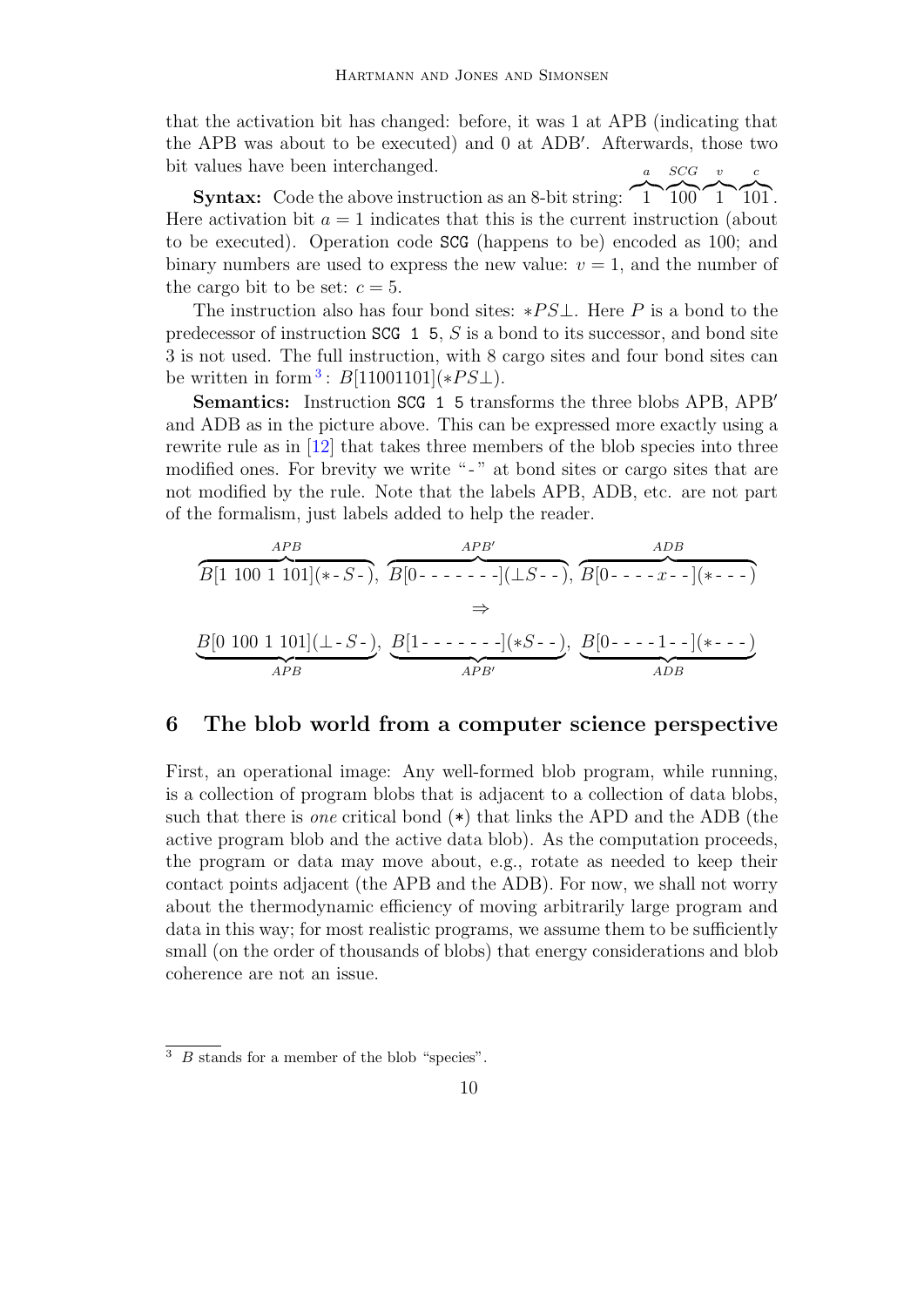### 6.1 The blob language

It is certainly small: around 15 operation codes (for a total of 128 instructions if parameters are included). Further, the set is irredundant in that no instruction's effect can be achieved by a combination of other instructions. There are easy computational tasks that simply cannot be performed by any program without, say, SCG or FIN.

There is certainly a close analogy between blob programs and a rudimentary machine language. However a bond is not an address, but closer to a two-way pointer. On the other hand, there is no address space, and no address decoding hardware to move data to and from memory cells. An instruction has an unusual format, with 8 single bits and 4 two-way bonds. There is no fixed word size for data, there are no computed addresses, and there are no registers or indirection.

The blob programs has some similarity to *LISP or SCHEME*, but: there are no variables; there is no recursion; and bonds have a "fan-in" restriction.

### 6.2 What can be done in the blob world?

In principle the ideas presented and further directions are clearly expressible and testable in Maude or another tool for implementing term rewriting systems, or the kappa-calculus [\[7,](#page-13-0)[9,](#page-13-14)[12,](#page-13-3)[14\]](#page-13-13). Current work involves programming a blob simulator. A prototype implementation has been made, with a functioning self-interpreter.

The usual programming tasks (appending two lists, copying, etc.) can be solved straightforwardly, albeit not very elegantly because of the low level of blob code. Appendix [A](#page-15-0) shows how to generate blob code from a Turing machine, thus establishing Turing-completeness.

It seems possible to make an analogy between universality and self-reproduction that is tighter than seen in the von Neumann and other cellular automaton approaches. It should now be clear that familiar Computer Science concepts such as interpreters and compilers also make sense also at the biological level, and hold the promise of becoming useful operational and utilitarian tools.

#### 6.3 Self-interpretation in the blob world

The figure of Section [5](#page-5-0) becomes even more interesting when a program is executed interpretively, computing  $\lceil$ **interpreter** $\rceil$ (p, d).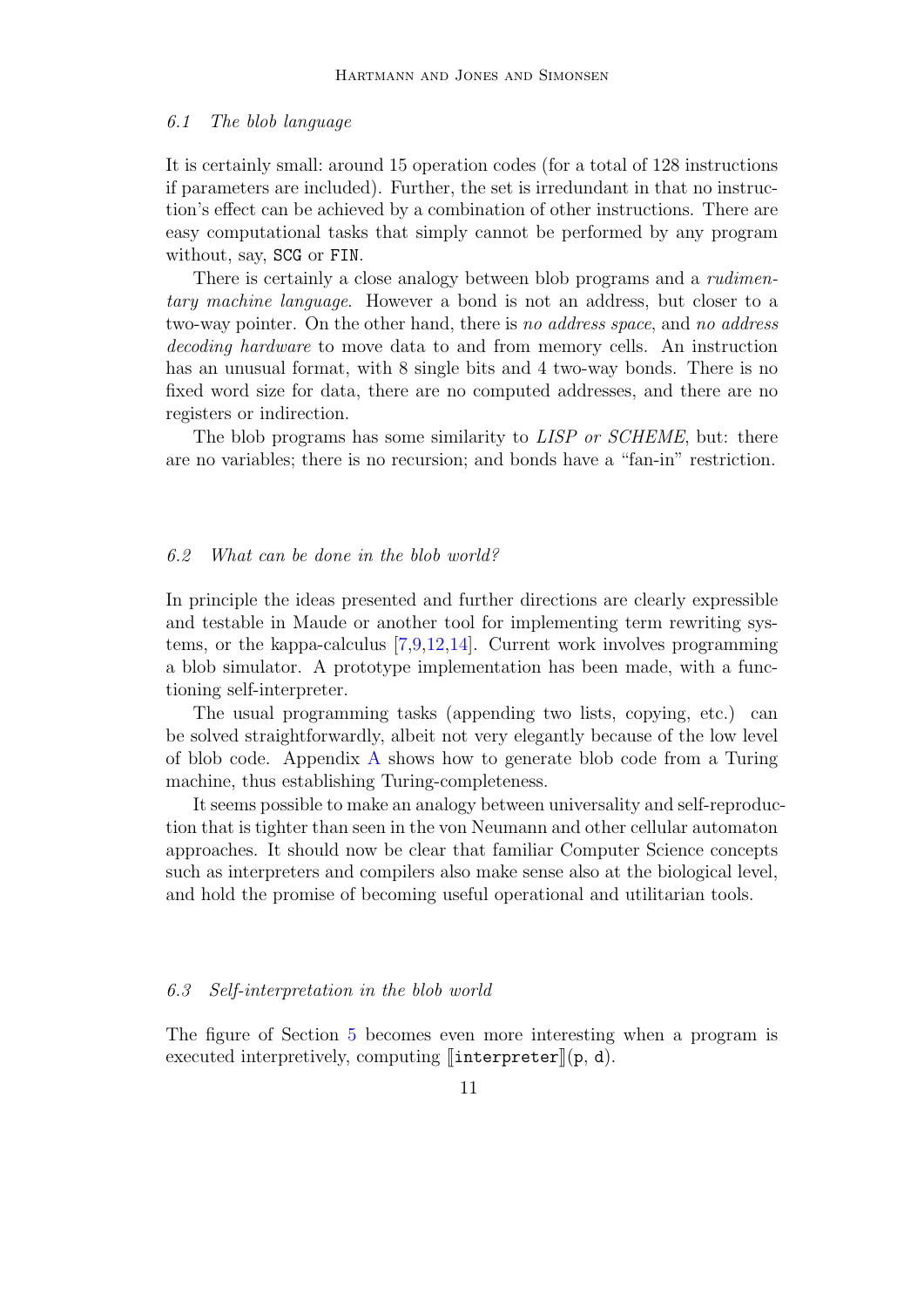

We have developed a "blob universal machine", i.e., a self-interpreter for the blob formalism that is closely analogous to Turing's original universal machine.

### 6.4 Parsimony of the instruction set

All instructions are currently in use in the self-interpreter, indeed all instructions appeared to be necessary in programming it. With the possible (but, we believe, unlikely) exception of the various swap instructions (SWL, SBS, SWP1, SWP3), we conjecture the instruction set to be parsimonious in the sense that no proper subset of the instruction set can be used to simulate the remaining instructions. A possible formal proof is being investigated.

### 6.5 Dimensionality limitations

The physical world imposes a dimensionality requirement we have not yet addressed: data and program code cannot be packed with a density greater than that allowed by three-dimensional Euclidean space. The idea of a biologically plausible computing model that must work in 3-space provokes several interesting questions.

In the blob model, following a chain of k bonds from the active data blob (at any time in a computation) should give access to at most  $O(k^3)$  blobs. This is not guaranteed by the blob model as presented above; indeed, a blob program could build a complete 3-ary tree of depth  $k$  and containing  $3^k$  blobs at distance k. This structure could not be represented in 3-space with our restrictions, and still have the intended semantic structure: that any two blobs linked by a bond should be adjacent in the biological "soup".

The usual Turing machine has a fixed number of 1-dimensional tapes (though k-dimensional versions exist, for fixed k). Cellular automata as in [\[29,](#page-14-1)[8](#page-13-1)[,32\]](#page-14-2) have a fixed 2-dimensional architecture. Dimensionality questions are not relevant to Minsky-style machines with a fixed number of registers, e.g., the two-counter machine.

Machines that allow computed addresses and indirection, e.g., the ram, rasp, etc., have no dimensionality limitations at all, just as in the "raw" blob model: traversing a chain of k bonds from one memory can give access to a number of cells exponential in  $k$  (or higher if indexing is allowed).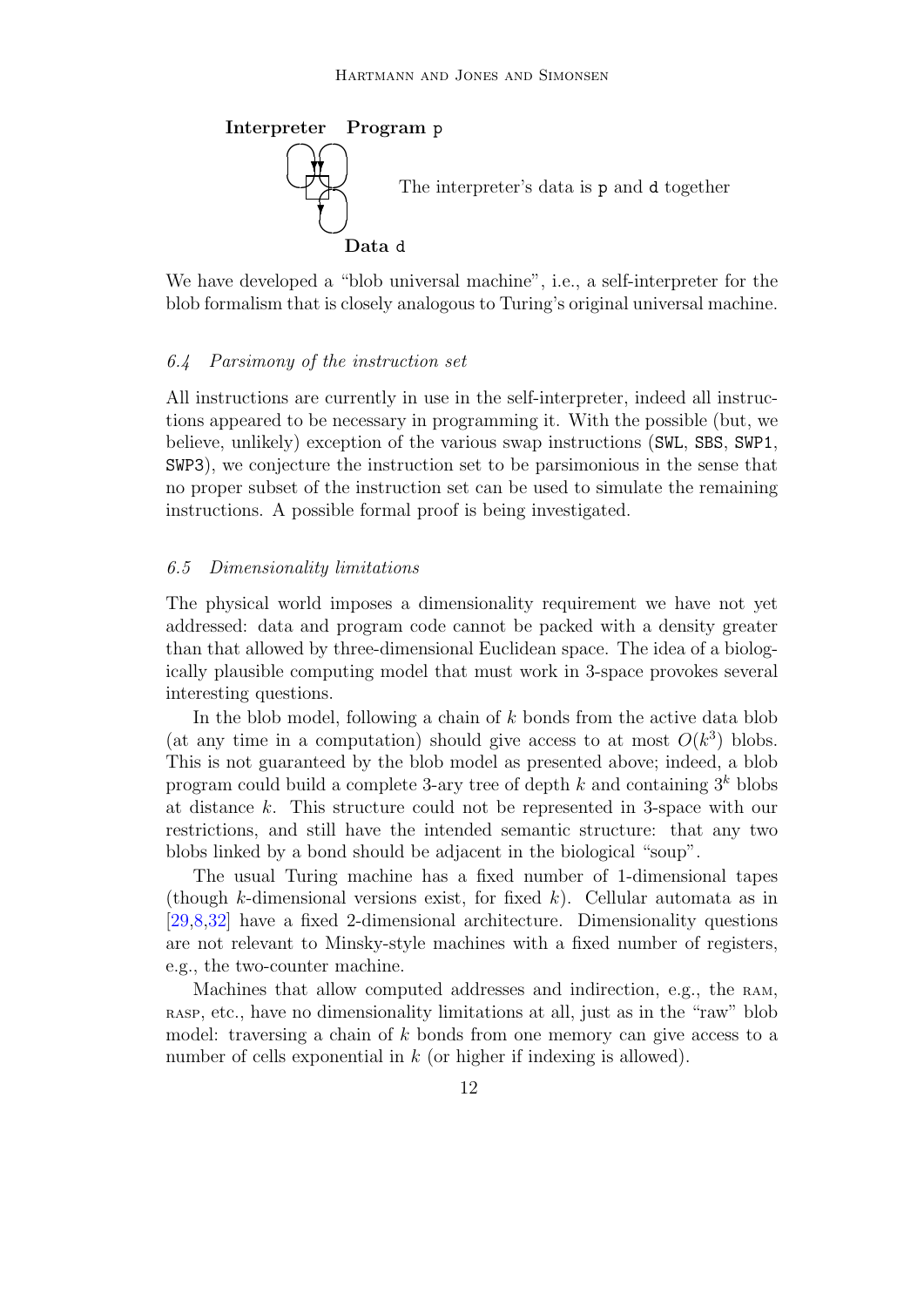The well-known and well-developed Turing-based computational complexity theory starts by restricted programs' running time and/or space. An possible analogy would be to limit the dimensionality of the data structures that a program may build during a computation.

Pursuing the analogy, the much-studied complexity class prime is quite large, indeed so large that dimensionality makes no difference: on any traditional model where data dimensionality makes sense, it would be an easy exercise to show that  $PTIME = PTME3D$ . What if instead we study the class lintime of problems solvable in linear time (as a function of input size)? Alas, this smaller, realistically motivated class is not very robust for Turing machines, as small differences in Turing models can give different versions of LINTIME (Sections 18, 19, 25.6 in [\[19\]](#page-13-4)). It seems likely though that the LINTIME class for blob machines is considerably more robust.

**Conjecture:** LINTIME3D  $\subseteq$  LINTIME on the blob model.

Another interesting question: does self-interpretation cause a need for higher dimensionality? We conjecture that this is not so for any one fixed interpreted program; but that diagonalisation constructions can force the necessary dimensionality to increase. This appears to be an excellent direction for future work.

# <span id="page-12-0"></span>7 Contributions of This Work

We have for the first time investigated the possibility of programmable biolevel computation. The work sketched above, in particular the functioning of blob code, can all be naturally expressed in the form of abstract biochemical reaction rules. Further, we have shown molecular computation to be universal in a very strong sense: not only can every computable function be computed by a blob program, but this can all be done using a single, fixed, set of reaction rules: it is not necessary to resort to constructing new rule sets (in essence, new biochemical architectures) in order to solve new problems; it is enough to write new programs.

The new framework provides Turing-completeness efficiently and without asymptotic slowdowns. It seems possible to make a tighter analogy between universality and self-reproduction than by the von Neumann and other cellular automaton approaches.

It should be clear that familiar Computer Science concepts such as interpreters and compilers also make sense also at the biological level, and hold the promise of becoming useful operational and utilitarian tools.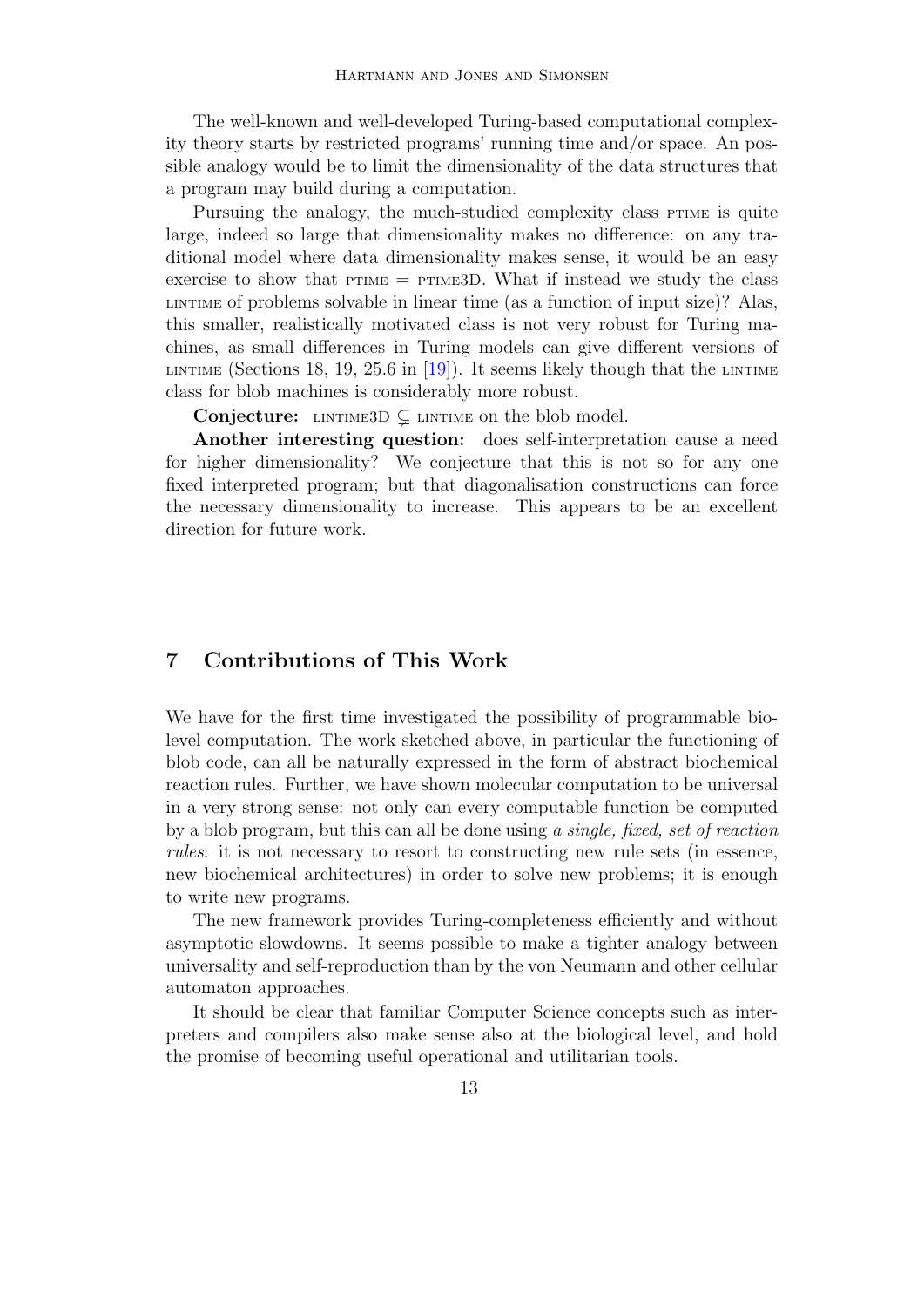### References

- <span id="page-13-6"></span>[1] L. M. Adleman. On constructing a molecular computer. In DIMACS: series in Discrete Mathematics and Theoretical Computer Science, pages 1-21. American Mathematical Society, 1996.
- [2] R. Backofen and P. Clote. Evolution as a computational engine. In Proceedings of the Annual Conference of the European Association for Computer Science Logic, pages 35–55. Springer-Verlag, 1996.
- <span id="page-13-7"></span>[3] D. Beaver. Computing with DNA. Journal of Computational Biology, 2(1):1–7, 1995.
- [4] Y. Benenson. Biocomputers: from test tubes to live cells. Molecular BioSystems, 5(7):675–685, 2009.
- <span id="page-13-11"></span>[5] Y. Benenson, R. Adar, T. Paz-Elizur, Z. Livneh, and E. Shapiro. DNA molecule provides a computing machine with both data and fuel. In Proc Natl Acad Sci U S A, volume 100 of Lecture Notes in Computer Science, pages 2191–2196, 2003.
- [6] L. Cardelli and G. Zavattaro. On the computational power of biochemistry. In AB '08: Proceedings of the 3rd international conference on Algebraic Biology, pages 65–80, Berlin, Heidelberg, 2008. Springer-Verlag.
- <span id="page-13-0"></span>[7] L. Cardelli and G. Zavattaro. Turing universality of the biochemical ground form. Mathematical Structures in Computer Science, 19, 2009.
- <span id="page-13-1"></span>[8] P. Chapman. Life universal computer. http://www.igblan.free-online.co.uk/igblan/ca/, (November), 2002.
- <span id="page-13-14"></span>[9] M. Clavel, F. Durán, S. Eker, P. Lincoln, N. Martí-Oliet, J. Meseguer, and C. L. Talcott, editors. All About Maude - A High-Performance Logical Framework, How to Specify, Program and Verify Systems in Rewriting Logic, volume 4350 of Lecture Notes in Computer Science. Springer, 2007.
- <span id="page-13-2"></span>[10] A. Danchin. Bacteria as computers making computers. FEMS Microbiology Reviews, 33(1):3 – 26, 2008.
- <span id="page-13-8"></span>[11] V. Danos, J. Feret, W. Fontana, and J. Krivine. Abstract interpretation of cellular signalling networks. In VMCAI, volume 4905 of VMCAI, Lecture Notes in Computer Science, pages 83–97, 2008.
- <span id="page-13-3"></span>[12] V. Danos and C. Laneve. Formal molecular biology. Theor. Comp. Science, 325:69 – 110, 2004.
- <span id="page-13-15"></span>[13] P. Degano and R. Gorrieri, editors. Computational Methods in Systems Biology, 7th International Conference, CMSB 2009, Bologna, Italy, August 31-September 1, 2009. Proceedings, volume 5688 of Lecture Notes in Computer Science. Springer, 2009.
- <span id="page-13-13"></span>[14] G. Delzanno, C. D. Giusto, M. Gabbrielli, C. Laneve, and G. Zavattaro. The kappa-lattice: Decidability boundaries for qualitative analysis in biological languages. In Degano and Gorrieri [\[13\]](#page-13-15), pages 158–172.
- <span id="page-13-5"></span>[15] M. Gardner. Mathematical recreations. Scientific American, October 1970.
- [16] M. L. Guerriero, D. Prandi, C. Priami, and P. Quaglia. Process calculi abstractions for biology. Technical report, University of Trento, Italy, Jan. 01, 2006.
- <span id="page-13-9"></span>[17] M. Hagiya. Designing chemical and biological systems. New Generation Comput., 26(3):295, 2008.
- <span id="page-13-12"></span>[18] N. Jones, C. Gomard, and P. Sestoft. Partial Evaluation and Automatic Program Generation. Prentice Hall International Series in Computer Science. Prentice Hall, 1993.
- <span id="page-13-4"></span>[19] N. D. Jones. Computability and complexity: from a programming perspective. MIT Press, Cambridge, MA, USA, 1997.
- <span id="page-13-10"></span>[20] L. Kari. Biological computation: How does nature compute? Technical report, University of Western Ontario, 2009.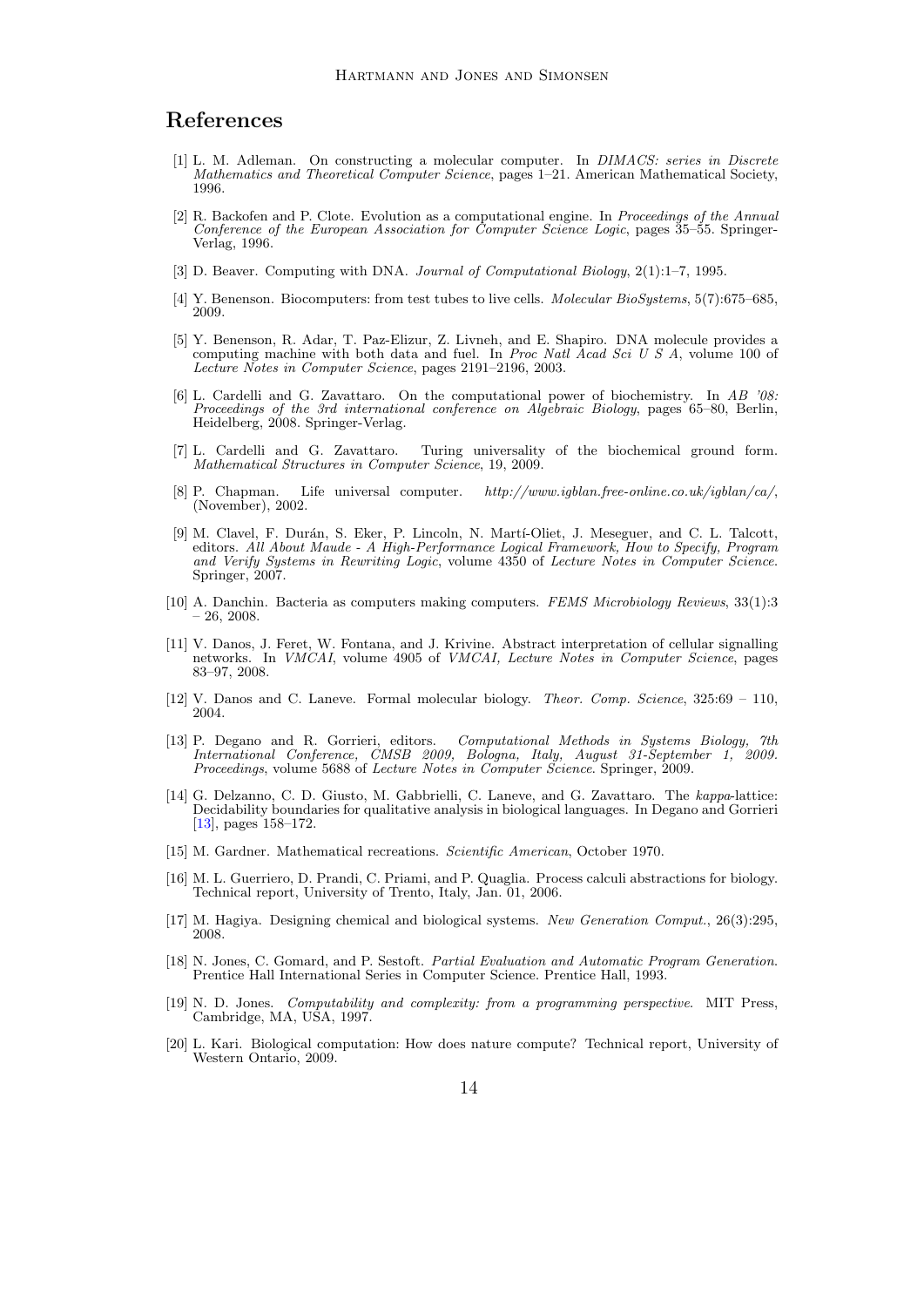- <span id="page-14-6"></span>[21] L. Kari and G. Rozenberg. The many facets of natural computing. Commun. ACM, 51(10):72– 83, 2008.
- <span id="page-14-4"></span>[22] M. Minsky. Computation: finite and infinite machines. Prentice Hall, 1967.
- <span id="page-14-5"></span>[23] C. L. Nehaniv. Asynchronous automata networks can emulate any synchronous automata network. International Journal of Algebra and Computation, 14(5-6):719–739, 2004.
- [24] T. Ran, S. Kaplan, and E. Shapiro. Molecular implementation of simple logic programs. Nat Nano, 4(10):642–648, Oct 2009.
- <span id="page-14-0"></span>[25] E. Shapiro. Mechanical Turing machine: Blueprint for a biomolecular computer. Technical report, Weizmann Institute of Science, 1999.
- <span id="page-14-7"></span>[26] E. Shapiro and Y. Benenson. Bringing DNA computers to life. Scientific American, 294:44–51, 2006.
- [27] C. Talcott. Pathway logic. In Formal Methods for Computational Systems Biology, volume 5016 of LNCS, pages 21–53. Springer, 2008. 8th International School on Formal Methods for the Design of Computer, Communication, and Software Systems.
- [28] A. Turing. On computable numbers with an application to the Entscheidungsproblem. Proceedings of the London Mathematical Society,  $42(2):230-265$ , 1936-7.
- <span id="page-14-1"></span>[29] J. von Neumann and A. W. Burks. Theory of Self-Reproducing Automata. Univ. Illinois Press, 1966.
- <span id="page-14-8"></span>[30] E. Winfree. Toward molecular programming with DNA. *SIGOPS Oper. Syst. Rev.*, 42(2):1–1, 2008.
- <span id="page-14-9"></span>[31] E. Winfree, X. Yang, and N. C. Seeman. Universal computation via self-assembly of DNA: Some theory and experiments. In DNA Based Computers II, volume 44 of DIMACS, pages 191–213. American Mathematical Society, 1996.
- <span id="page-14-2"></span>[32] S. Wolfram. A New Kind of Science. Wolfram Media, January 2002.
- <span id="page-14-3"></span>[33] P. Yin, A. J. Turberfield, and J. H. Reif. Design of an autonomous dna nanomechanical device capable of universal computation and universal translational motion. In Tenth International Meeting on DNA Based Computers (DNA10), volume 3384 of Lecture Notes in Computer Science, pages 426–444, 2005.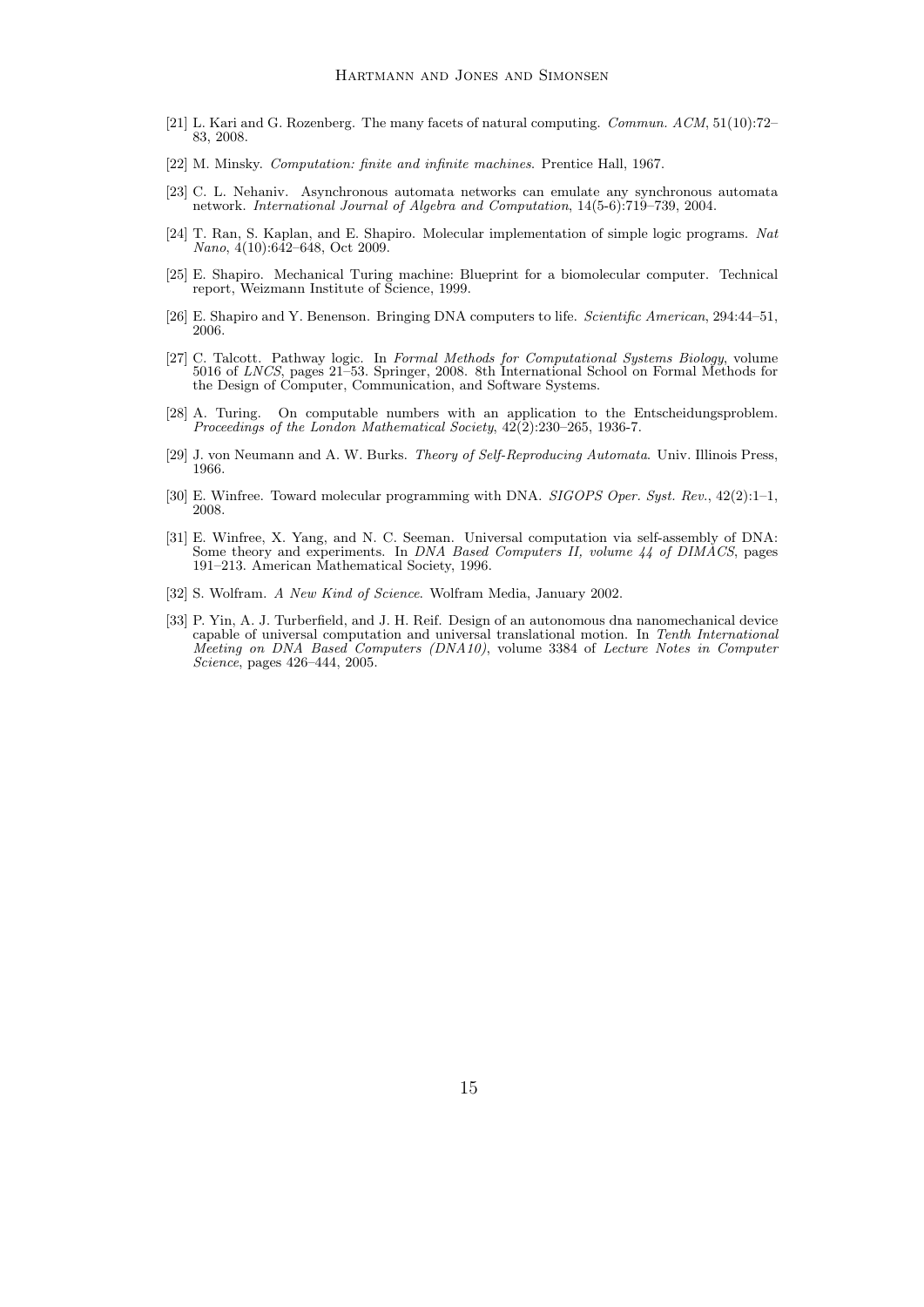### <span id="page-15-0"></span>A Turing completeness of the blob model

We prove that any one-tape Turing machine with a single read/write head may be simulated by a blob program. The tape contents are always finite and enclosed between a left endmarker  $\triangleleft$  and a right endmarker  $\triangleright$ .

### A.1 Turing machine syntax

A Turing machine is a tuple  $Z = (\{0, 1\}, Q, \delta, q_{start}, q_{halt})$ . The tape and input alphabet are  $\{0, 1\}$ . (Blanks are not included, but may be encoded suitably by bits.) Q is a finite set of control states including distinct start and halting states  $q_{start}, q_{halt} \in Q$ . The transition function has type

$$
\delta: \{0, 1, \lhd, \rhd\} \times Q \to \mathcal{A} \times Q
$$

where an *action* is any  $A \in \mathcal{A} = \{L, R, W0, W1\}$ . Notation: we write a Turing machine instruction as

$$
\delta(q, b) \to (A, r)
$$

meaning "In state q, reading bit b, perform action A and move to state  $r$ ". Actions  $L, R, W0, W1$  mean informally "move Left, move Right, Write 0, Write 1", respectively. For simplicity we assume that Turing machines may not both move and write on the tape in the same atomic step. (A "write-and-move" action may easily be implemented using two states and two steps.)

We also assume that every Turing machine satisfies the following *consis*tency assumptions:

- If  $\delta(q, \triangleleft) \to (A, r)$  is an instruction, then  $A = R$  (i.e. the machine never moves to the left of the left endmarker and cannot overwrite the endmarker).
- If  $\delta(q, \triangleright) \to (A, r)$  then  $A \in \{L, W0, W1\}$  (i.e. the machine never moves to the right of the right endmarker, but can overwrite the endmarker).

**Definition A.1** Let  $M$  be a Turing machine. The *state graph* of  $M$  is the directed graph where the nodes are the states of  $M$  and there is a directed edge from q to r annotated  $(b, A)$  if there is an instruction  $\delta(q, b) \rightarrow (A, r)$ .

### A.2 Turing machine semantics

A total state has the form

 $q$  $\lhd b_1 \ldots b_i \ldots b_n \rhd$ 

where the  $b_i$  are tape symbols, and q is a control state. We define the tape contents of the machine to be everything enclosed between  $\triangleleft$  and  $\triangleright$ .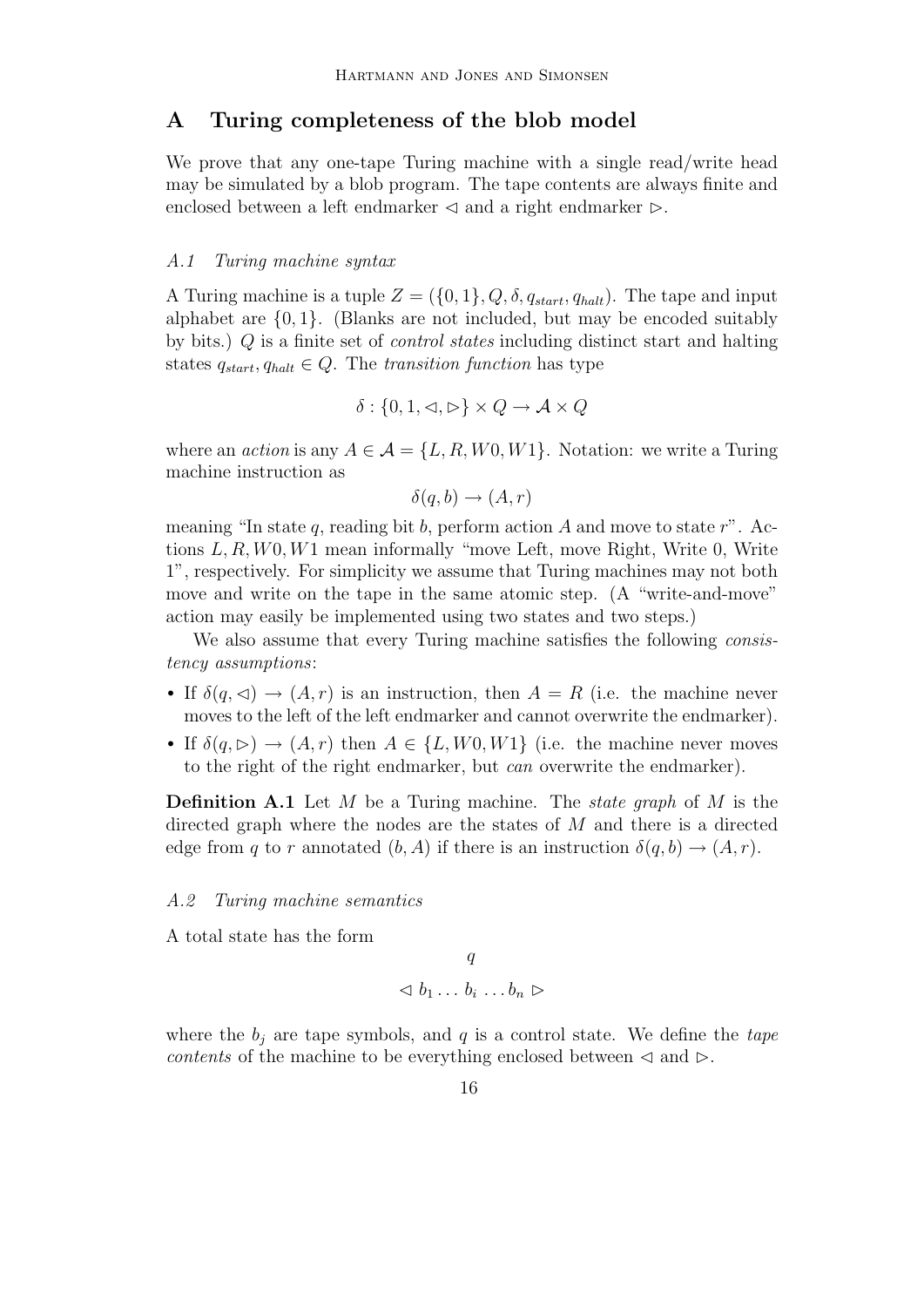The Turing machine defines a one-step transition relation between total states in the expected way (not spelled out here). Tapes may only grow to the right, not the left. We assume that if there is an instruction of the form  $\delta(q, \rhd) \to (W0, r)$  or  $\delta(q, \rhd) \to (W1, r)$  (i.e. the right endmarker is overwritten), then the tape is automatically extended to the right with a new endmarker to the immediate right of the previous endmarker.

Remark: the tape contents will always be finite after a finite number of computation steps.

 $Input/Output: A Turing machine Z computes a partial function$ 

$$
[[Z] : \{0,1\}^* \to \{0,1\}^*
$$

- *Input*: The machine is in its start state with the tape head on the tape cell to the *immediate right* of the left endmarker  $\triangleleft$ . The input is the contents of the tape.
- *Output*: The machine is in its halt state. The output is the contents of the tape.

#### A.3 Compiling a Turing machine into a blob program

We describe a way to compile any Turing machine  $Z = \{ \{0, 1\}, Q, \delta, q_{start}, q_{halt} \}$ into blob program code  $code(Z)$  that simulates it. Compilation of a Turing machine into blob code is as follows:

- Generate blob code for each instruction  $\delta(q, b) \rightarrow (A, r)$ .
- Collect blob code for all the states into a single blob program.

Before describing the compilation algorithm, we explain how the blob code realises a step-by-step simulation of the Turing machine Z.

#### A.3.1 Turing machine representation by blobs

At any time t in its computation, the Turing machine's tape  $b_1 \ldots b_i \ldots b_n$ will represented by a finite sequence  $B_1 \ldots B_i \ldots B_n$  of blobs. If at time t the Turing machine head is scanning tape symbol  $b_i$ , the active data blob will be the blob  $B_i$ . Arrangement: each  $B_i$  is linked to its predecessor via bond site 1, and to its successor via bond site 2. The Turing machine's control state will correspond to the active program blob in  $code(Z)$ .

The cargo bits of the "data blobs" are used to indicate the contents of the the tape cell:

- Cargo bit 0 is unused in the simulation.
- Cargo bit 1 is used to hold the bit occupied by the tape cell (if the blob represents either  $\leq$  or  $\triangleright$ , the contents of cargo bit 1 is irrelevant).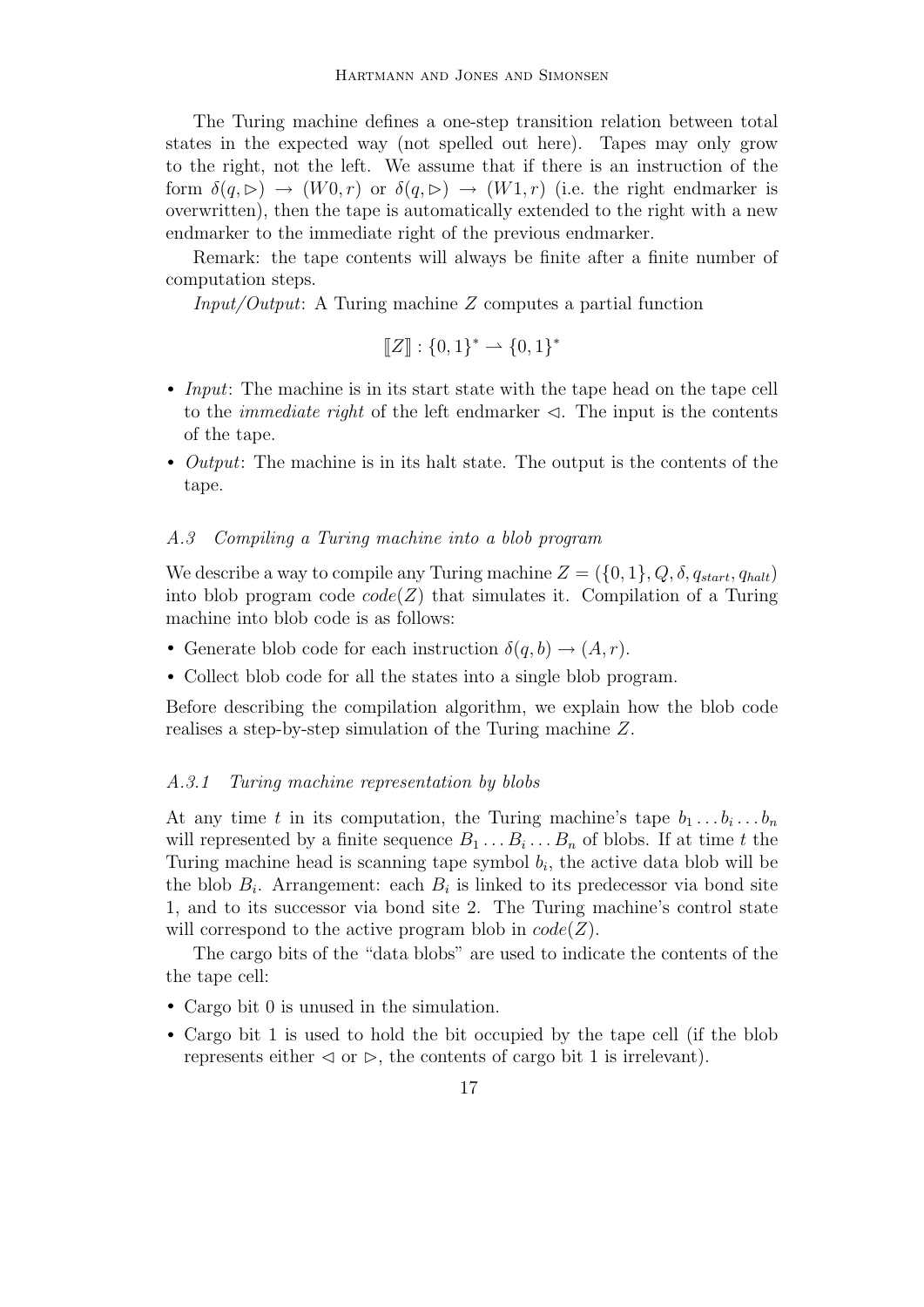- Cargo bit 2 is '1' iff the blob represents the *left* endmarker  $\triangleleft$ .
- Cargo bit 3 is '1' iff the blob represents the *right* endmarker  $\triangleright$ .

### A.3.2 Syntax of the generated code

We will write the generated blob target program as straightline code with labels. For every instruction, the "next" blob code instruction to be executed is the one linked to the active program blob by the latter's "successor" bond site 2. Thus, in

### SCG 0 5 EXT

the blob corresponding to SCG 0 5 has its bond site 2 linked to the "predecessor" bond site 1 of the blob corresponding to EXT.

### <span id="page-17-0"></span>A.3.3 Code generation for each state

Let  $q \neq q_{halt}$  be a state. The four possible kinds of transitions on state q are:

$$
\delta(q,0) \to (A0,q0)
$$

$$
\delta(q,1) \to (A1,q1)
$$

$$
\delta(q,\lhd) \to (AL,qL)
$$

$$
\delta(q,\rhd) \to (AR,qR)
$$

where  $q0, q1, qL, qR \in Q$ ,  $A0, A1 \in \{L, R, W0, W1\}$ , and  $AL, AR \in \{L, W0, W1\}$ .

We generate code for q as follows. For typographical reasons,  $\triangleleft = EL$  and  $\triangleright$  = ER. The action code notations [A0] etc, is explained below, as is the label notation  $\langle$ **label**>. The initial FIN code may be safely ignored on the first reading.

|           | Generate i-1 FIN      |  | // Assume program port 2 is always "next" operation<br>// Each FIN is labeled as noted below<br>// The last FIN is bound (on its bond site 2) to<br>// the blob labeled $'Q'$ below.              |
|-----------|-----------------------|--|---------------------------------------------------------------------------------------------------------------------------------------------------------------------------------------------------|
| Q:        | JCG 2 QLE             |  | // If 1, We're at left tape end<br>// By convention, bond site 3 of the APB is<br>// bound to the blob labeled QLE                                                                                |
|           | JCG 3 QRE<br>JCG 1 Q1 |  | // If 1, We're at right tape end<br>// We're not at any end. If '0' is scanned, move along<br>// (on bond site 2),<br>// otherwise a '1' is scanned, jump to Q1<br>$\frac{1}{2}$ (on bond site 3) |
|           | [AO]<br>FIN qA0q0     |  | // Insert code for action AO<br>// Go to appropriate fanin before q0 (on bond site 2)                                                                                                             |
| Q1:       | [A1]<br>FIN gA1g1     |  | // Insert code for action A1<br>// Go to appropriate fanin before q1 (on bond site 2)                                                                                                             |
| QLE: [AL] |                       |  | // Insert code for AL                                                                                                                                                                             |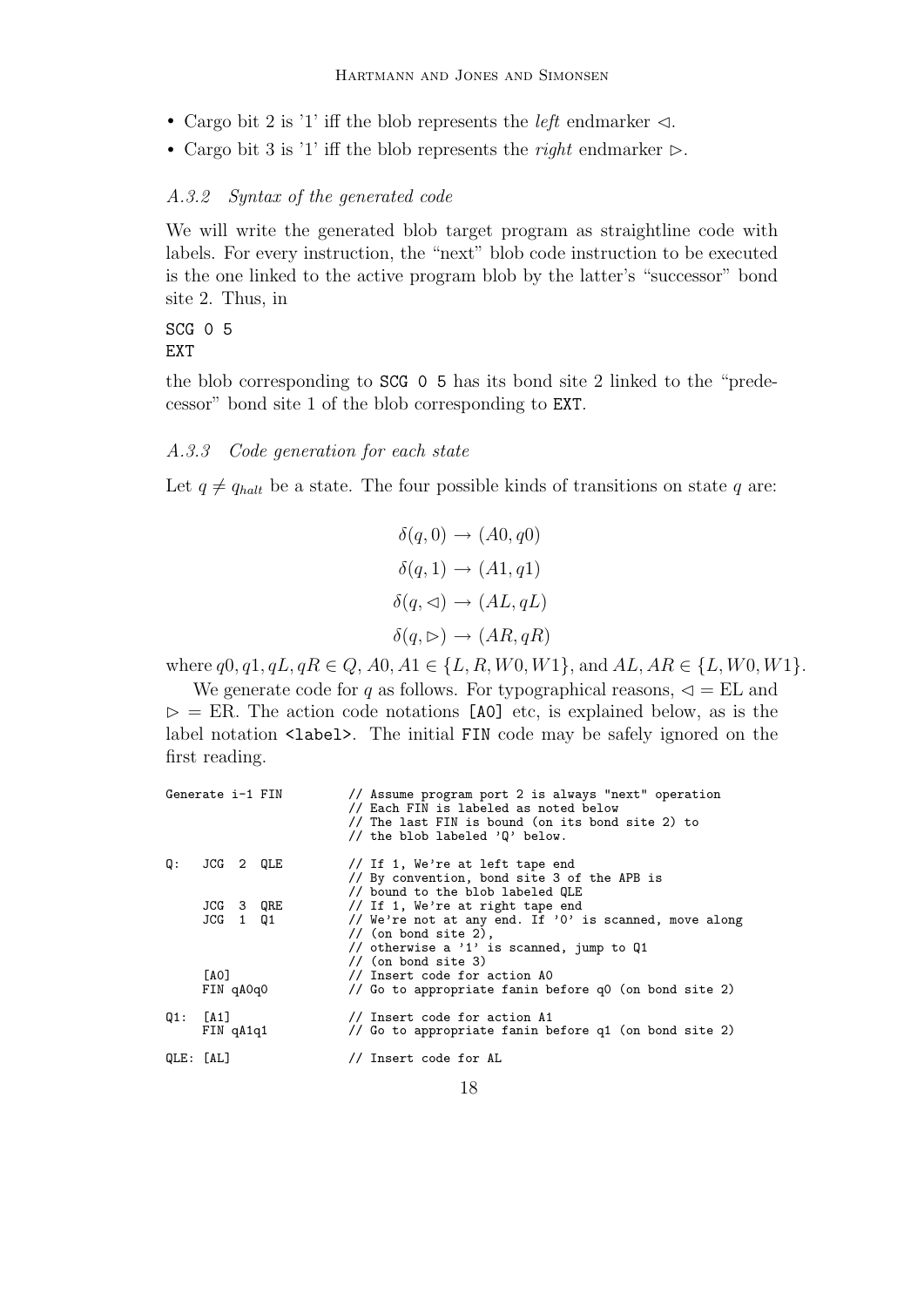#### Hartmann and Jones and Simonsen

| FIN gELALgL              | // Go to appropriate fanin before qL (on bond site 2)                                                                                                                               |
|--------------------------|-------------------------------------------------------------------------------------------------------------------------------------------------------------------------------------|
| QRE: R[AR]<br>FIN ERARGR | // Insert code for AR (with the R[ ]-function)<br>// Go to appropriate fanin before $qR$ (on bond site 2)                                                                           |
|                          | // Code for q end                                                                                                                                                                   |
| Code for $q_{halt}$ :    |                                                                                                                                                                                     |
| Generate i-1 FIN         | // Assume program port 2 is "next" operation always<br>// Each FIN is labeled as noted below<br>// The last FIN is bound (on its bond site 2) to<br>// the blob labeled 'Qh' below. |

Qh: EXT

The JCG instructions test the data blob  $B_i$  to see which of the four possible kinds of transitions should be applied. Codes [A0], [A1], [AL], R[AR] simulate the effect of the transition, and the FIN after each in effect does a "go to" to the blob code for the Turing machine's next state. (This is made trickier by the fan-in restrictions, see Section [A.3.7](#page-19-0) below.)

### A.3.4 Two auxiliary functions

We use two auxiliary functions to generate code:

 $[] : \{L, R, W0, W1\} \longrightarrow \text{blobcode}$ 

and

 $R[\] : \{L, W0, W1\} \longrightarrow \text{bloboode}$ 

Function  $\Box$  is used for code generation on arbitrary tape cells, and R $\Box$ for code generation when the Turing machine head is on the right end marker where some housekeeping chores must be performed due to tape extension.

A.3.5 Code generation for instructions not affecting the right end of the tape

[W0]

SCG 0 1 // Set tape cell content to 0

```
[W1]
```
SCG 1 1 // Set tape cell content to 1

 $[L]$ 

CHD 1 // Set ADB to previous blob (move tape left)

[R]

CHD 2 // Set ADB to next blob (move tape right)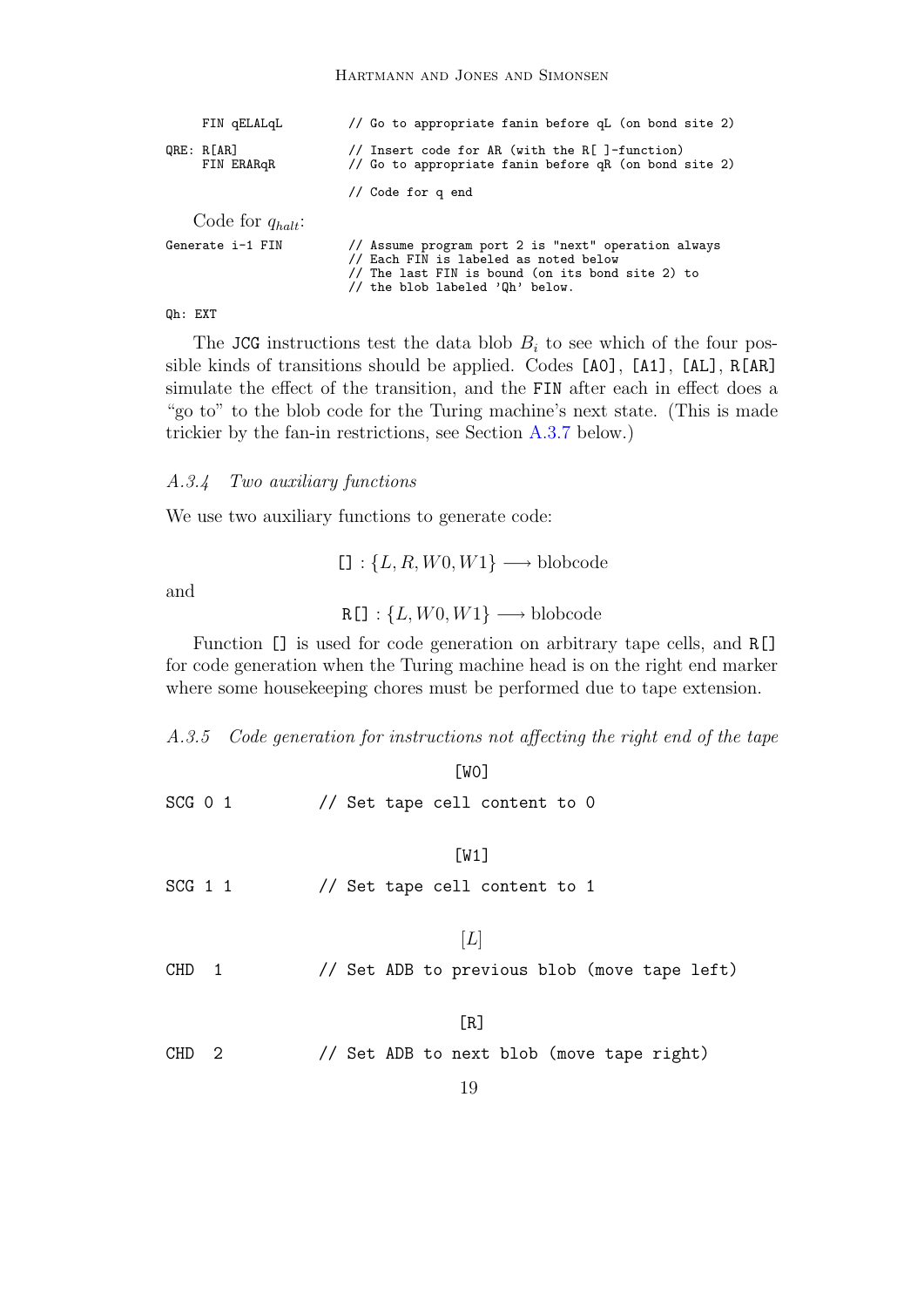A.3.6 Code generation for instructions that can extend the tape

#### R[W0]

| $SCG$ 0 3        | // Current blob is no longer at right tape end   |
|------------------|--------------------------------------------------|
| INS 2 1          | // Insert new blob at bond port 2 on ADB         |
|                  | // (new tape cell). New blob is bound at site 1. |
| CHD <sub>2</sub> | // Change ADB to new blob (move head right)      |
| $SCG$ 1 3        | // New blob is at the right end of the tape      |
| CHD 1            | // Change ADB to original blob (move head left)  |
| $SCG$ 0 1        | // Write a '0' in the tape cell (as per $W0$ ).  |

#### R[W1]

| $SCG$ 0 3        | // Current blob is no longer at right tape end  |
|------------------|-------------------------------------------------|
| INS 2 1          | // Insert new blob at bond port 2 on ADB        |
|                  | // (new tape cell). New blob is bound at site 1 |
| CHD <sub>2</sub> | // Change ADB to new blob (move head right)     |
| SCG 13           | // New blob is right tape end                   |
| CHD 1            | // Change ADB to original blob (move head left) |
| $SCG$ 1 1        | // Write a '1' in the tape cell (as per W1)     |

### R[L]

 $R[L] = [L]$  // Move to the left // TM does not move right at right tape end.

### <span id="page-19-0"></span>A.3.7 Control flow in the generated blob code

A technical problem in code generation. We now explain the meaning of the somewhat cryptical comments such as "Go to appropriate fanin before q1" in Section [A.3.3,](#page-17-0) and notations such as qA0q0.

The problem: while a pointer-oriented language allows an unbounded number of pointers into the same memory cell, this is not true for the blob structures (the reason is that a bond is intended to model a chemical connection between two molecules). This is a "fan-in" restriction on program (and data) syntax.

A consequence: blob program code may not contain more than one control transfer to a given instruction, unless this is done by a bond site different from the usual "predecessor" site 1. The purpose of the instruction FIN is to allow two entry points: one as usual by bond site 1, and a second by bond site 3.

The initial FIN code generated of Section [A.3.3.](#page-17-0) This concerns the entry points into blob code for a Turing state  $q$ . Let  $i$  be the number of directed edges to q in the state graph (i.e., the number of "go to's" to q).